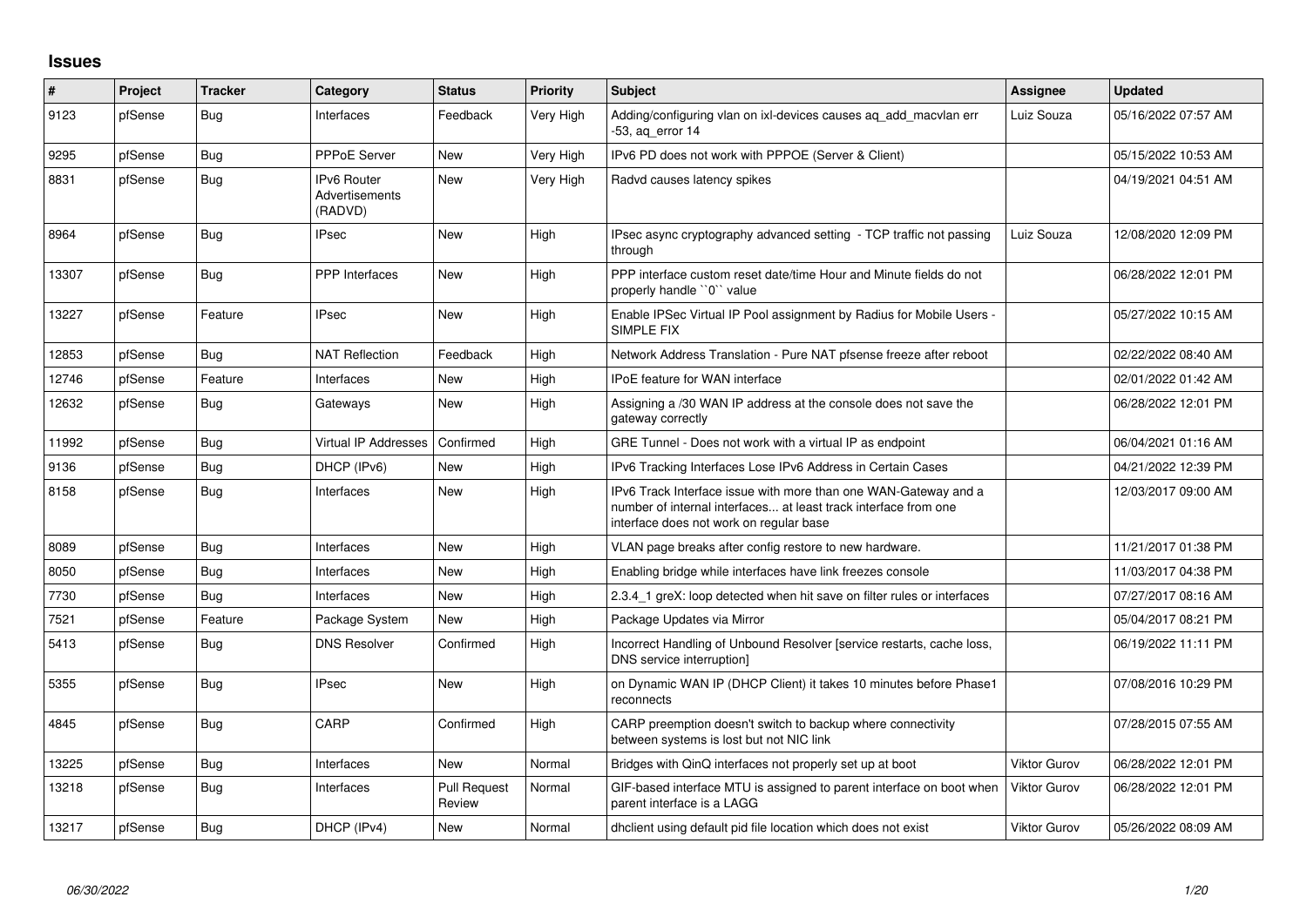| #     | Project | <b>Tracker</b> | Category             | <b>Status</b>                 | <b>Priority</b> | <b>Subject</b>                                                                                                                                 | Assignee                       | <b>Updated</b>      |
|-------|---------|----------------|----------------------|-------------------------------|-----------------|------------------------------------------------------------------------------------------------------------------------------------------------|--------------------------------|---------------------|
| 13102 | pfSense | <b>Bug</b>     | IPsec                | New                           | Normal          | Deleting an IPSec tunnel doesn't destroy the SA (SADs/SPDs), causes<br>crash in status_ipsec.php                                               | <b>Viktor Gurov</b>            | 06/28/2022 12:01 PM |
| 12920 | pfSense | <b>Bug</b>     | Gateway Monitoring   | <b>Pull Request</b><br>Review | Normal          | Gateway behavior differs when the gateway does not exist in<br>config.xml                                                                      | Viktor Gurov                   | 06/28/2022 12:01 PM |
| 12762 | pfSense | Bug            | <b>IPsec</b>         | New                           | Normal          | IPsec keep alive check ignores Child SA Start Action                                                                                           | <b>Viktor Gurov</b>            | 02/07/2022 11:21 AM |
| 12720 | pfSense | <b>Bug</b>     | Rules / NAT          | <b>Pull Request</b><br>Review | Normal          | Hide the "tag" field on non-floating tabs                                                                                                      | Viktor Gurov                   | 01/24/2022 03:11 PM |
| 12673 | pfSense | <b>Bug</b>     | Dashboard            | <b>Pull Request</b><br>Review | Normal          | Firewall Logs Widget fails to update at intervals below 5 seconds.                                                                             | Viktor Gurov                   | 06/28/2022 12:01 PM |
| 12645 | pfSense | <b>Bug</b>     | <b>IPsec</b>         | New                           | Normal          | `filterdns`` does not monitor remote IPsec gateways for IPv6 address<br>changes                                                                | Viktor Gurov                   | 06/28/2022 12:01 PM |
| 12431 | pfSense | Todo           | Web Interface        | <b>Pull Request</b><br>Review | Normal          | GUI pages should use "POST" for AJAX calls, not "GET"                                                                                          | <b>Viktor Gurov</b>            | 06/28/2022 12:01 PM |
| 12385 | pfSense | <b>Bug</b>     | Virtual IP Addresses | <b>Pull Request</b><br>Review | Normal          | deleteVIP() does not check 1:1 NAT and Outbound NAT rules                                                                                      | Viktor Gurov                   | 06/28/2022 12:01 PM |
| 12225 | pfSense | <b>Bug</b>     | Authentication       | <b>Pull Request</b><br>Review | Normal          | Group membership field is not needed for remote groups                                                                                         | Viktor Gurov                   | 06/28/2022 12:01 PM |
| 11570 | pfSense | Regression     | Gateways             | <b>Pull Request</b><br>Review | Normal          | Gateway monitoring services is not always restarted on interface<br>events, which may prevent a WAN from recovering back to an online<br>state | <b>Viktor Gurov</b>            | 06/28/2022 12:01 PM |
| 11296 | pfSense | <b>Bug</b>     | Routing              | New                           | Normal          | Static route targets may still reachable via default route when the<br>gateway they should route through is down                               | <b>Viktor Gurov</b>            | 06/28/2022 12:01 PM |
| 11091 | pfSense | <b>Bug</b>     | Interfaces           | New                           | Normal          | Interfaces set as disabled in the configuration have an UP status in the<br>operating system at boot                                           | <b>Viktor Gurov</b>            | 06/28/2022 12:01 PM |
| 5922  | pfSense | Feature        | <b>SNMP</b>          | New                           | Normal          | SNMP - enable SNMP v3 functionality                                                                                                            | <b>Viktor Gurov</b>            | 03/02/2022 02:40 PM |
| 3132  | pfSense | <b>Bug</b>     | Gateway Monitoring   | In Progress                   | Normal          | Gateway events for IPv6 affect IPv4 services and vice versa                                                                                    | Viktor Gurov                   | 06/28/2022 12:01 PM |
| 2386  | pfSense | Feature        | Interfaces           | <b>Pull Request</b><br>Review | Normal          | Bridge member that is not an assigned interface                                                                                                | Viktor Gurov                   | 12/02/2020 06:01 AM |
| 8794  | pfSense | Feature        | <b>NTPD</b>          | New                           | Normal          | NTP authentiction                                                                                                                              | Tod L                          | 08/05/2021 01:20 AM |
| 13298 | pfSense | <b>Bug</b>     | <b>Dynamic DNS</b>   | <b>Pull Request</b><br>Review | Normal          | Dynv6 does not check response code when updating                                                                                               | <b>Tiago Beling</b><br>d'Avila | 06/28/2022 12:01 PM |
| 8179  | pfSense | <b>Bug</b>     | DHCP (IPv4)          | Feedback                      | Normal          | Incorrect reverse DNS zone in DHCP server config for<br>non-octet-aligned subnet mask                                                          | Renato Botelho                 | 02/09/2022 11:17 PM |
| 13317 | pfSense | <b>Bug</b>     | PHP Interpreter      | Feedback                      | Normal          | 'array_filter'' PHP Errors in ''interfaces.inc''                                                                                               | Reid Linnemann                 | 06/30/2022 11:46 AM |
| 13226 | pfSense | <b>Bug</b>     | Captive Portal       | Confirmed                     | Normal          | Captive Portal doesn't disconnect established OpenVPN link                                                                                     | Reid Linnemann                 | 05/30/2022 10:38 AM |
| 13215 | pfSense | Bug            | Captive Portal       | Assigned                      | Normal          | Allowed MAC/IP/Hostname traffic counts for authorized users                                                                                    | Reid Linnemann                 | 05/31/2022 05:31 PM |
| 11545 | pfSense | Regression     | Interfaces           | Feedback                      | Normal          | Primary interface address is not always used when VIPs are present                                                                             | Reid Linnemann                 | 06/28/2022 12:01 PM |
| 1831  | pfSense | Feature        | Captive Portal       | New                           | Normal          | Captive portal IPv6 support                                                                                                                    | Reid Linnemann                 | 06/28/2022 12:01 PM |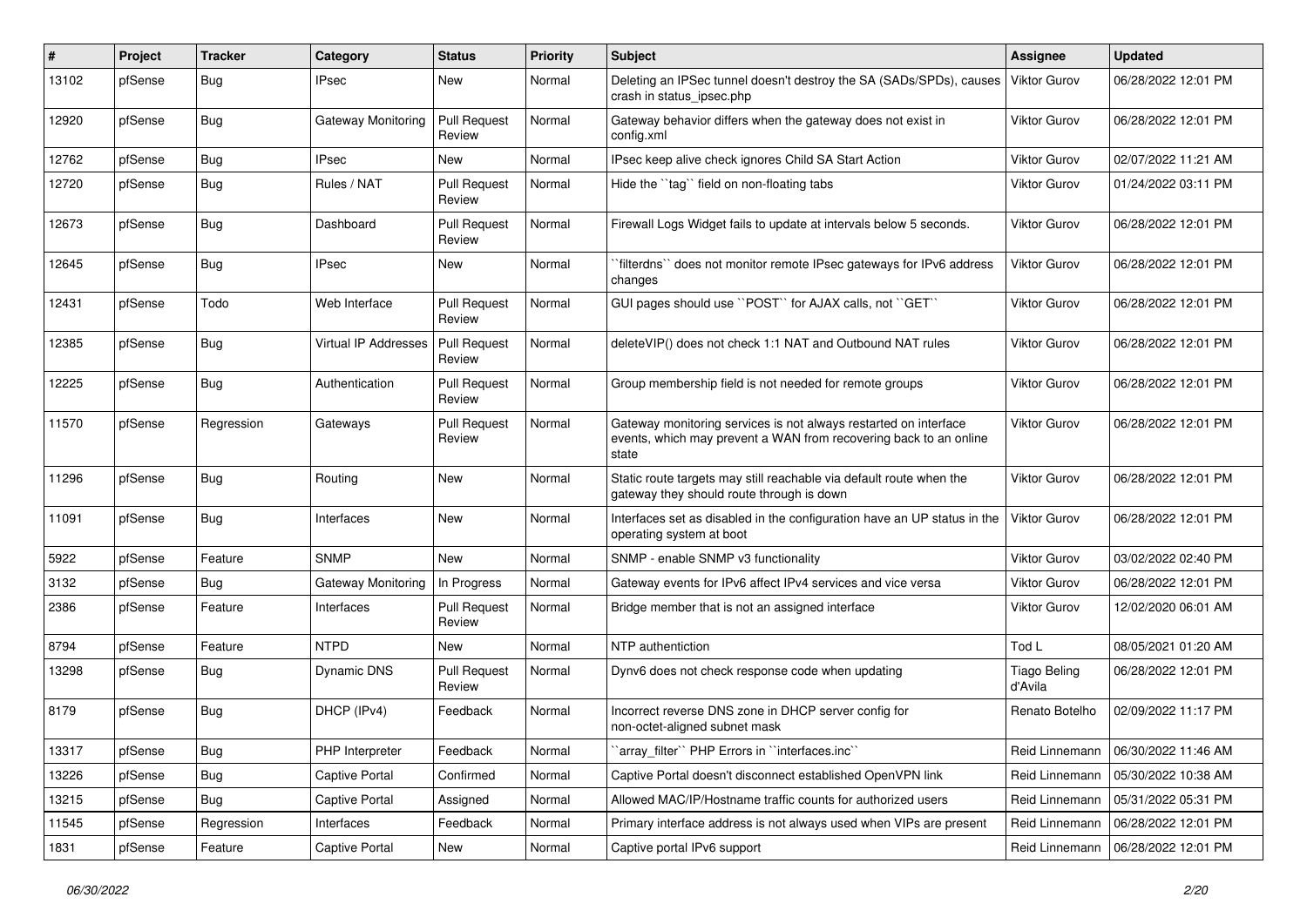| $\#$  | Project | <b>Tracker</b> | Category                            | <b>Status</b>                 | Priority | <b>Subject</b>                                                                                              | Assignee              | <b>Updated</b>      |
|-------|---------|----------------|-------------------------------------|-------------------------------|----------|-------------------------------------------------------------------------------------------------------------|-----------------------|---------------------|
| 7216  | pfSense | Feature        | Web Interface                       | New                           | Normal   | Allow user to choose date display format                                                                    | <b>Phillip Davis</b>  | 02/02/2018 04:20 PM |
| 11498 | pfSense | Feature        | WireGuard                           | <b>New</b>                    | Normal   | WireGuard does not pass multicast traffic to peer                                                           | Peter Grehan          | 03/19/2021 10:59 AM |
| 2693  | pfSense | Feature        | Console Menu                        | New                           | Normal   | Allow mapping mapping non-physical interfaces via console                                                   | Mathieu Simon         | 11/27/2012 03:00 PM |
| 13316 | pfSense | Regression     | <b>Operating System</b>             | Feedback                      | Normal   | 'vmstat -m'' value for ''temp'' is accounted for incorrectly, resulting in<br>underflows                    | Mateusz Guzik         | 06/29/2022 10:01 AM |
| 13014 | pfSense | Bug            | <b>IPsec</b>                        | <b>New</b>                    | Normal   | Charon.vici can get in a bad state                                                                          | <b>Mateusz Guzik</b>  | 06/28/2022 12:01 PM |
| 12849 | pfSense | Bug            | <b>Operating System</b>             | New                           | Normal   | pfsync kernel crash on reboot                                                                               | <b>Mateusz Guzik</b>  | 02/22/2022 02:02 PM |
| 12547 | pfSense | Bug            | <b>Operating System</b>             | Feedback                      | Normal   | unsheduled system reboot/crash                                                                              | <b>Mateusz Guzik</b>  | 12/01/2021 01:20 PM |
| 12144 | pfSense | Bug            | <b>Operating System</b>             | In Progress                   | Normal   | Bug in "df -t" filtering if two filesystems use the same mountpoint                                         | Mateusz Guzik         | 09/10/2021 10:07 AM |
| 12079 | pfSense | <b>Bug</b>     | <b>IGMP Proxy</b>                   | New                           | Normal   | IGMPProxy: kernel panic, Sleeping thread owns a non-sleepable lock                                          | Mateusz Guzik         | 06/28/2022 12:01 PM |
| 9349  | pfSense | Bug            | <b>IPsec</b>                        | Confirmed                     | Normal   | IPSec service start/stop/restart fails after settings change                                                | Markus<br>Stockhausen | 10/30/2020 01:33 PM |
| 13243 | pfSense | Bug            | OpenVPN                             | <b>Pull Request</b><br>Review | Normal   | OpenVPN status for multi-user VPN shows info icon to display<br>RADIUS rules when there are none to display | Marcos<br>Mendoza     | 06/28/2022 12:01 PM |
| 13094 | pfSense | Feature        | Packet Capture                      | <b>Pull Request</b><br>Review | Normal   | Allow packet capture filtering in tagged packets                                                            | Marcos<br>Mendoza     | 04/24/2022 06:06 PM |
| 12495 | pfSense | Feature        | <b>Dynamic DNS</b>                  | <b>Pull Request</b><br>Review | Normal   | DynDNS: add deSEC IPv4&v6 simultaneos update                                                                | <b>Lukas Wiest</b>    | 11/01/2021 08:53 AM |
| 12494 | pfSense | Feature        | Dynamic DNS                         | <b>Pull Request</b><br>Review | Normal   | DynDNS: make simultaneous update of IP and LegacyIP possible                                                | Lukas Wiest           | 11/01/2021 08:52 AM |
| 10904 | pfSense | Feature        | <b>DHCP Relay</b>                   | <b>Pull Request</b><br>Review | Normal   | Support vti interfaces in dhcrelay                                                                          | Luiz Souza            | 10/12/2020 07:35 AM |
| 10875 | pfSense | Bug            | Gateways                            | New                           | Normal   | PPP periodic reset does not fully restore gateway group round-robin<br>functionality                        | Luiz Souza            | 11/05/2020 07:44 AM |
| 10708 | pfSense | <b>Bug</b>     | Upgrade                             | New                           | Normal   | ZFS bootpool boot symlink issue                                                                             | Luiz Souza            | 03/08/2021 07:03 AM |
| 8815  | pfSense | <b>Bug</b>     | Interfaces                          | New                           | Normal   | IP addresses are removed from interfaces when link is lost and either<br>IPv4 or IPv6 is dynamic            | Luiz Souza            | 07/21/2021 07:49 AM |
| 8611  | pfSense | <b>Bug</b>     | Interfaces                          | In Progress                   | Normal   | unable to receive IPv6 RA's on SG-1000, default route lost                                                  | Luiz Souza            | 02/01/2021 03:31 PM |
| 8324  | pfSense | <b>Bug</b>     | Hardware / Drivers                  | <b>New</b>                    | Normal   | bxe cards require promisc for OSPF                                                                          | Luiz Souza            | 05/25/2020 03:19 PM |
| 8100  | pfSense | <b>Bug</b>     | CARP                                | New                           | Normal   | pfsync Initially Deletes States on Primary for Connections Established<br>through Secondary                 | Luiz Souza            | 02/08/2022 12:59 PM |
| 8013  | pfSense | Bug            | <b>IPsec</b>                        | New                           | Normal   | IPsec MSS clamping value shared for IPv4 and IPv6                                                           | Luiz Souza            | 10/28/2021 01:37 PM |
| 7389  | pfSense | <b>Bug</b>     | <b>Traffic Shaper</b><br>(Limiters) | In Progress                   | Normal   | Limiter does not work with transparent proxy                                                                | Luiz Souza            | 02/01/2021 03:31 PM |
| 7235  | pfSense | <b>Bug</b>     | <b>IPsec</b>                        | New                           | Normal   | 4860 has not got significant IPsec performance rising with enabled HW   Luiz Souza<br>acceleration          |                       | 12/18/2021 04:32 PM |
| 7212  | pfSense | Feature        | Hardware / Drivers                  | New                           | Normal   | Provide Driver for SG-1000 Crypto Accelerator                                                               | Luiz Souza            | 08/20/2019 08:46 AM |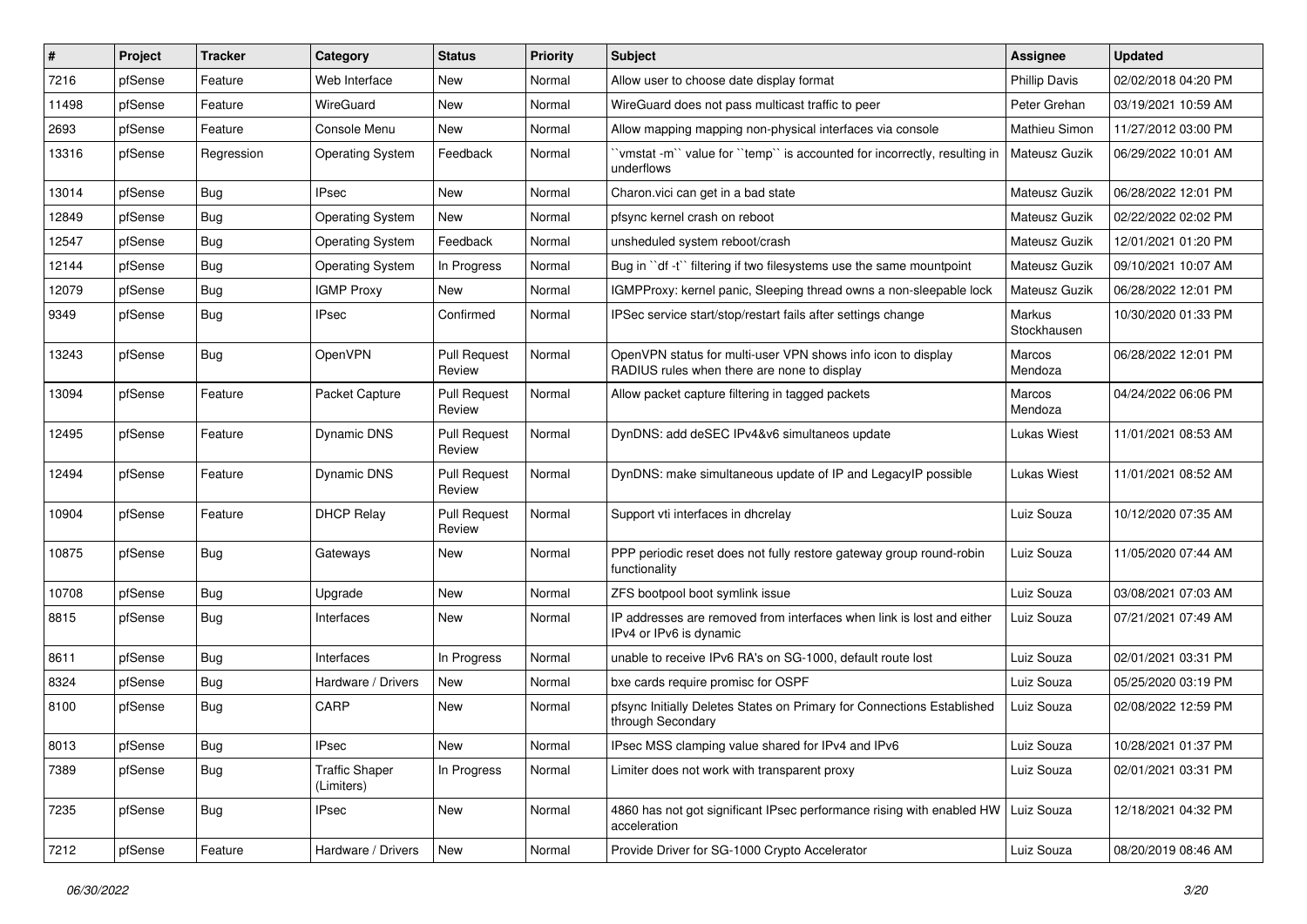| #     | Project | <b>Tracker</b> | Category                            | <b>Status</b>                 | <b>Priority</b> | <b>Subject</b>                                                                                                                              | Assignee               | <b>Updated</b>      |
|-------|---------|----------------|-------------------------------------|-------------------------------|-----------------|---------------------------------------------------------------------------------------------------------------------------------------------|------------------------|---------------------|
| 6333  | pfSense | <b>Bug</b>     | <b>Gateway Monitoring</b>           | Confirmed                     | Normal          | Bootup starts/restarts dpinger multiple times                                                                                               | Luiz Souza             | 11/16/2020 01:11 PM |
| 6295  | pfSense | <b>Bug</b>     | <b>Traffic Shaper</b><br>(Limiters) | New                           | Normal          | Crash upon applying CODELQ to untagged parent interface when also<br>applied to daughter VLAN                                               | Luiz Souza             | 08/20/2019 02:44 PM |
| 6220  | pfSense | <b>Bug</b>     | <b>Operating System</b>             | Confirmed                     | Normal          | state mismatch with host-initiated traffic matching binat to IP not locally<br>assigned                                                     | Luiz Souza             | 06/08/2016 09:23 AM |
| 4796  | pfSense | Feature        | Routing                             | New                           | Normal          | Support Multiple FIBs in pfSense                                                                                                            | Luiz Souza             | 09/22/2017 12:12 AM |
| 4479  | pfSense | <b>Bug</b>     | <b>Operating System</b>             | New                           | Normal          | Firewall rules won't match GRE interface after applying IPSEC<br>transport encryption on GRE tunnel                                         | Luiz Souza             | 08/20/2021 08:46 AM |
| 4406  | pfSense | <b>Bug</b>     | <b>Operating System</b>             | Confirmed                     | Normal          | ALTQ problems with wireless cloned interfaces                                                                                               | Luiz Souza             | 11/19/2015 12:06 AM |
| 4405  | pfSense | Feature        | <b>Traffic Shaper</b><br>(ALTQ)     | In Progress                   | Normal          | Traffic shaping doesn't work when applied to a bridge interface                                                                             | Luiz Souza             | 02/09/2021 12:05 PM |
| 3824  | pfSense | <b>Bug</b>     | <b>Traffic Shaper</b><br>(Limiters) | Confirmed                     | Normal          | Limiters on bridge break traffic outside locally-configured IP subnets                                                                      | Luiz Souza             | 11/03/2016 07:16 PM |
| 1819  | pfSense | <b>Bug</b>     | <b>DNS Resolver</b>                 | New                           | Normal          | DNS Resolver Not Registering DHCP Server Specified Domain Name                                                                              | Luiz Souza             | 04/28/2022 01:53 PM |
| 13323 | pfSense | <b>Bug</b>     | <b>Captive Portal</b>               | New                           | Normal          | Captive Portal breaks policy based routing for mac address bypassed<br>clients after upgrade to 22.05                                       | <b>Kristof Provost</b> | 06/30/2022 09:46 AM |
| 13303 | pfSense | <b>Bug</b>     | Dynamic DNS                         | <b>Pull Request</b><br>Review | Normal          | DynDNS - DNSExit no longer working                                                                                                          | Koen Zomers            | 06/28/2022 12:01 PM |
| 6742  | pfSense | Feature        | Authentication                      | <b>New</b>                    | Normal          | OAuth2 authentication for OpenVPN (and for FreeRadius)                                                                                      | Jim Thompson           | 10/19/2020 09:19 AM |
| 5616  | pfSense | Feature        | <b>Wireless</b>                     | New                           | Normal          | <b>Incorrect Wireless Channel</b>                                                                                                           | Jim Thompson           | 10/09/2016 03:33 PM |
| 4632  | pfSense | Feature        | <b>Operating System</b>             | New                           | Normal          | Support for Multipath TCP (MPTCP)                                                                                                           | Jim Thompson           | 03/01/2022 05:39 AM |
| 3377  | pfSense | Feature        | Captive Portal                      | New                           | Normal          | OAuth2 authentication in captive portal                                                                                                     | Jim Thompson           | 10/19/2020 09:13 AM |
| 13310 | pfSense | <b>Bug</b>     | Rules / NAT                         | Feedback                      | Normal          | Each line in the NPt destination IPv6 prefix list also contains the<br>network of the previous line when multiple choices are present       | Jim Pingle             | 06/28/2022 12:01 PM |
| 13245 | pfSense | Feature        | Aliases / Tables                    | <b>Pull Request</b><br>Review | Normal          | Type column on Alias lists                                                                                                                  | Jim Pingle             | 06/28/2022 12:01 PM |
| 13240 | pfSense | <b>Bug</b>     | Rules / NAT                         | <b>New</b>                    | Normal          | User is forced to pick an NPt destination IPv6 prefix length even when<br>choosing a drop-down entry which contains a defined prefix length | Jim Pingle             | 06/28/2022 12:01 PM |
| 13228 | pfSense | <b>Bug</b>     | Interfaces                          | New                           | Normal          | Recovering interface gateway may not be added back into gateway<br>groups and rules when expected                                           | Jim Pingle             | 06/29/2022 04:31 PM |
| 13132 | pfSense | <b>Bug</b>     | Backup / Restore                    | New                           | Normal          | Two SSHDATA Sections in Restored Config Breaks Unit                                                                                         | Jim Pingle             | 06/29/2022 07:53 AM |
| 13090 | pfSense | <b>Bug</b>     | OpenVPN                             | New                           | Normal          | OpenVPN: do not use legacy deprecated netbios settings                                                                                      | Jim Pingle             | 04/22/2022 11:19 AM |
| 13089 | pfSense | Bug            | OpenVPN                             | New                           | Normal          | OpenVPN: fix some netbios options were preserved even if teh<br>Netbios option was unchecked                                                | Jim Pingle             | 04/22/2022 11:06 AM |
| 13088 | pfSense | Bug            | OpenVPN                             | New                           | Normal          | OpenVPN Client Overrides: properly hide/show form fields                                                                                    | Jim Pingle             | 06/08/2022 09:15 AM |
| 13085 | pfSense | Feature        | OpenVPN                             | <b>Pull Request</b><br>Review | Normal          | OpenVPN: expose NBDD servers in GUI + fix GUI bugs                                                                                          | Jim Pingle             | 04/22/2022 11:09 AM |
| 13054 | pfSense | Feature        | Package System                      | New                           | Normal          | Package plugin hook for web server configuration stanzas                                                                                    | Jim Pingle             | 04/12/2022 03:04 PM |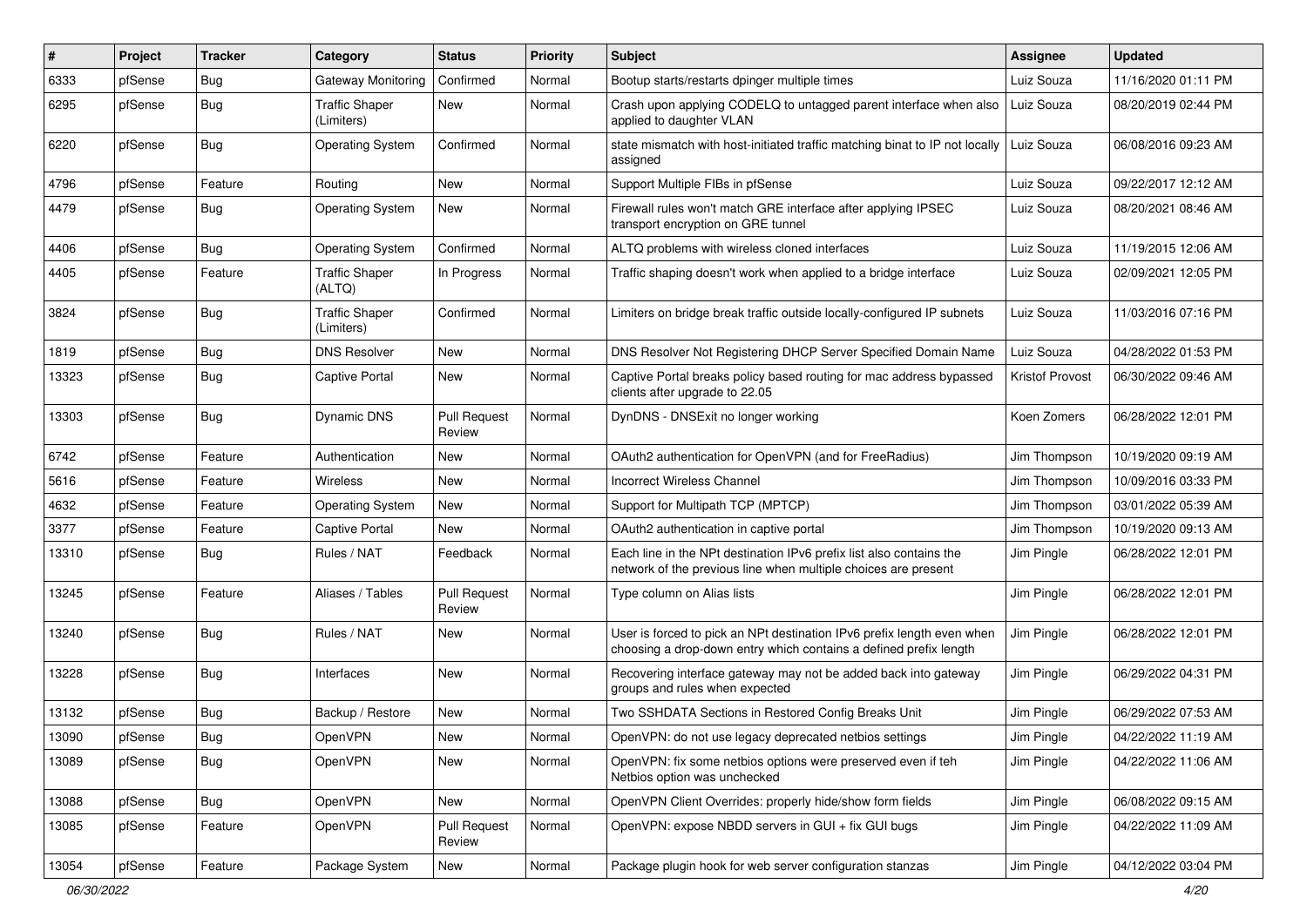| #     | Project | <b>Tracker</b> | Category                            | <b>Status</b>                 | <b>Priority</b> | <b>Subject</b>                                                                                          | Assignee               | <b>Updated</b>      |
|-------|---------|----------------|-------------------------------------|-------------------------------|-----------------|---------------------------------------------------------------------------------------------------------|------------------------|---------------------|
| 12942 | pfSense | <b>Bug</b>     | Gateways                            | New                           | Normal          | Code to kill states for old gateway when reconnecting an interface is<br>incorrect                      | Jim Pingle             | 06/28/2022 12:01 PM |
| 12811 | pfSense | Bug            | Gateway Monitoring                  | New                           | Normal          | Services are not restarted when PPP interfaces connect                                                  | Jim Pingle             | 06/30/2022 03:18 AM |
| 12549 | pfSense | Regression     | <b>IPsec</b>                        | <b>New</b>                    | Normal          | Per-user Mobile IPsec settings are not applied to connecting mobile<br>clients                          | Jim Pingle             | 06/28/2022 12:01 PM |
| 12335 | pfSense | <b>Bug</b>     | <b>IPsec</b>                        | New                           | Normal          | <b>IPsec DNS inefficiency</b>                                                                           | Jim Pingle             | 06/28/2022 12:01 PM |
| 11539 | pfSense | Bug            | <b>IPsec</b>                        | Feedback                      | Normal          | Mobile IPsec "split include" value of 0.0.0.0/0 causes some clients to<br>fail                          | Jim Pingle             | 06/28/2022 12:01 PM |
| 8380  | pfSense | <b>Bug</b>     | <b>OpenVPN</b>                      | New                           | Normal          | OpenVPN RADIUS password length is not constant                                                          | Jim Pingle             | 07/17/2020 11:46 AM |
| 7248  | pfSense | Feature        | IPsec                               | New                           | Normal          | Web UI for IPSec settings should warn about poor security choices                                       | Jim Pingle             | 10/31/2019 12:15 PM |
| 6624  | pfSense | Bug            | <b>IPsec</b>                        | Confirmed                     | Normal          | changes in IPsec config should down the connection                                                      | Jim Pingle             | 08/02/2021 12:08 PM |
| 6569  | pfSense | Feature        | <b>NTPD</b>                         | New                           | Normal          | Support Rockwell ZODIAC binary protocol (Jupiter receiver) for high<br>precision                        | Jim Pingle             | 07/18/2016 11:45 AM |
| 1979  | pfSense | Feature        | Aliases / Tables                    | New                           | Normal          | Add some default read-only system aliases                                                               | Jim Pingle             | 08/21/2019 11:01 AM |
| 8349  | pfSense | Feature        | Traffic Graphs                      | New                           | Normal          | Show the actual numerical information (upload/download speeds) in<br>the traffic graph dashboard widget | Jared Dillard          | 02/28/2018 09:42 AM |
| 8274  | pfSense | Feature        | <b>Traffic Graphs</b>               | New                           | Normal          | Reverse Inverse Traffic Graph View                                                                      | <b>Jared Dillard</b>   | 08/14/2019 10:31 AM |
| 7400  | pfSense | Bug            | <b>Traffic Graphs</b>               | Assigned                      | Normal          | Traffic Graphs show bad data on 2.3.3 1                                                                 | <b>Jared Dillard</b>   | 12/31/2021 05:47 PM |
| 7398  | pfSense | Feature        | Traffic Graphs                      | Assigned                      | Normal          | Show average value of bandwidth in/out on Dashboard trafic graph                                        | Jared Dillard          | 08/21/2019 08:56 AM |
| 5367  | pfSense | Bug            | Web Interface                       | New                           | Normal          | Safari repeatedly tries to reload dashboard                                                             | Jared Dillard          | 08/22/2016 11:08 AM |
| 1675  | pfSense | <b>Bug</b>     | Captive Portal                      | New                           | Normal          | Captive portal logout problems with pop-up blockers.                                                    | Jared Dillard          | 03/28/2016 01:37 PM |
| 6993  | pfSense | Bug            | <b>OpenVPN</b>                      | New                           | Normal          | OpenVPN status error during CARP state transition                                                       | James Webb             | 12/31/2021 05:44 PM |
| 8072  | pfSense | <b>Bug</b>     | <b>Traffic Shaper</b><br>(Limiters) | New                           | Normal          | Limiter / Queue mask issues?                                                                            | Ivor Kreso             | 11/08/2017 07:56 PM |
| 6167  | pfSense | Bug            | <b>IPsec</b>                        | Confirmed                     | Normal          | IPsec IPComp not working                                                                                | George<br>Neville-Neil | 09/22/2020 06:07 PM |
| 8309  | pfSense | Feature        | Hardware / Drivers                  | New                           | Normal          | Include apuled driver to add support for LEDs on PC Engines APU<br>boards                               | Darryn Storm           | 08/20/2019 08:47 AM |
| 12715 | pfSense | Bug            | Authentication                      | New                           | Normal          | Long system startup time when LDAP is configured and unavailable<br>during startup.                     | Christian<br>McDonald  | 01/24/2022 05:50 AM |
| 13093 | pfSense | Bug            | Authentication                      | In Progress                   | Normal          | LDAP authentication fails with extended query and RFC2307 group<br>lookups enabled                      | Chris Linstruth        | 06/28/2022 06:09 PM |
| 12782 | pfSense | Todo           | Build / Release                     | New                           | Normal          | Disable compatibility flag                                                                              | <b>Brad Davis</b>      | 06/28/2022 12:01 PM |
| 13321 | pfSense | <b>Bug</b>     | DHCP (IPv4)                         | <b>Pull Request</b><br>Review | Normal          | dhcpleases handles duplicate hostnames incorrectly                                                      |                        | 06/30/2022 07:06 AM |
| 13305 | pfSense | Feature        | Certificates                        | New                           | Normal          | Certificate Revocation page should show expiration date                                                 |                        | 06/27/2022 10:26 AM |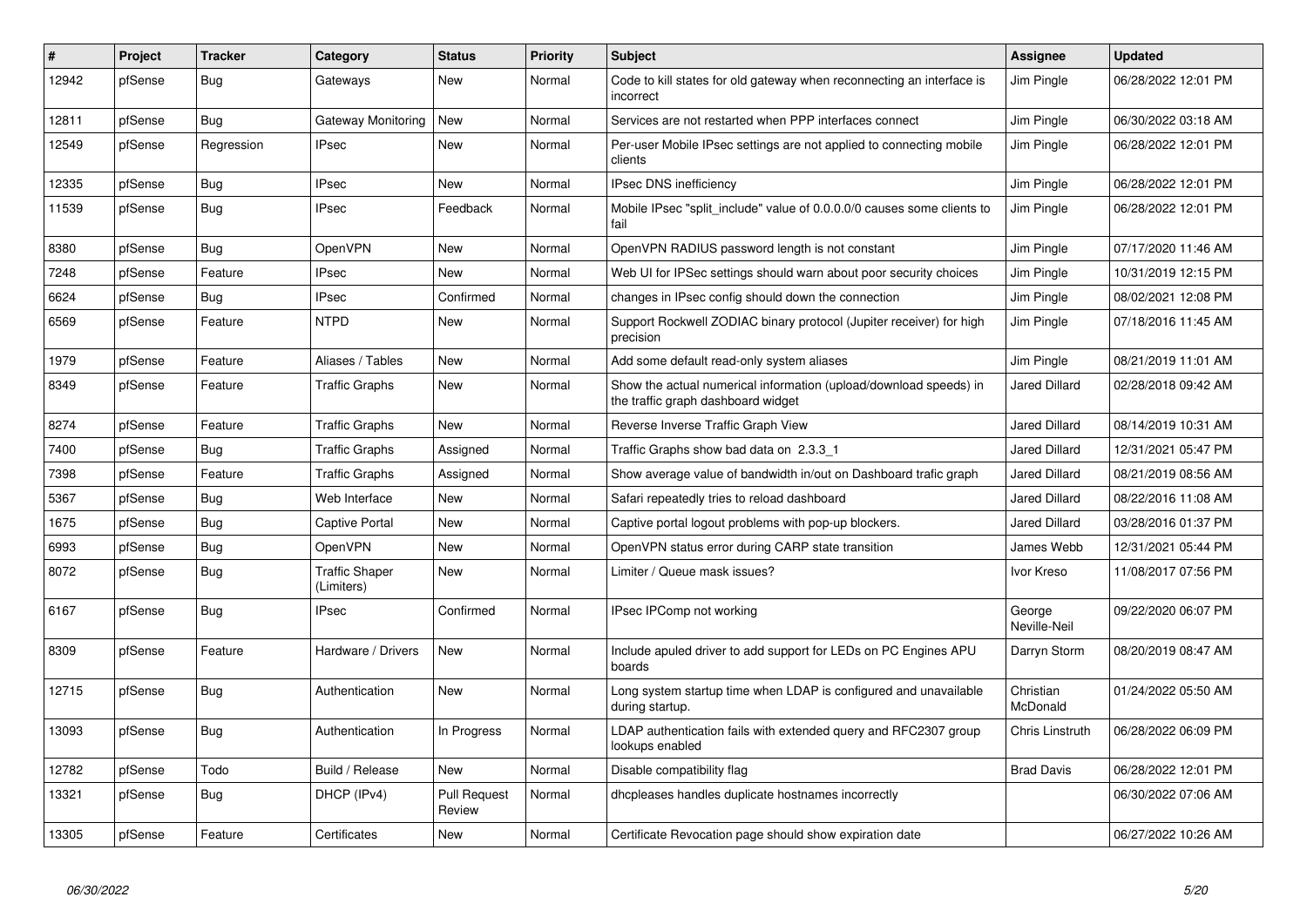| $\#$  | Project | <b>Tracker</b> | Category                        | <b>Status</b>                 | <b>Priority</b> | <b>Subject</b>                                                                                  | <b>Assignee</b> | <b>Updated</b>      |
|-------|---------|----------------|---------------------------------|-------------------------------|-----------------|-------------------------------------------------------------------------------------------------|-----------------|---------------------|
| 13304 | pfSense | Feature        | <b>Traffic Shaper</b><br>(ALTQ) | <b>Pull Request</b><br>Review | Normal          | Add Broadcom Netextreme II (bxe) to the altg capable check                                      |                 | 06/28/2022 12:01 PM |
| 13297 | pfSense | Feature        | Routing                         | New                           | Normal          | Support for Gateway Groups as Static Route destinations                                         |                 | 06/24/2022 07:41 AM |
| 13296 | pfSense | Feature        | DHCP (IPv6)                     | New                           | Normal          | Add support for DHCP6 OPTION PD EXCLUDE (RFC 6603)                                              |                 | 06/24/2022 10:10 PM |
| 13295 | pfSense | <b>Bug</b>     | <b>Gateway Monitoring</b>       | <b>Pull Request</b><br>Review | Normal          | Incorrect function parameters for "get_dpinger_status()" call in<br>`qwlb.inc``                 |                 | 06/28/2022 12:01 PM |
| 13293 | pfSense | Feature        | <b>OpenVPN</b>                  | New                           | Normal          | Option to set auth-gen-token in OpenVPN GUI                                                     |                 | 06/21/2022 02:35 PM |
| 13290 | pfSense | Regression     | Captive Portal                  | Feedback                      | Normal          | Error "dummynet: bad switch 21!" with Captive Portals and Limiters<br>active                    |                 | 06/30/2022 08:06 AM |
| 13288 | pfSense | Bug            | Configuration<br>Backend        | New                           | Normal          | Encode FreeRADIUS Custom Options                                                                |                 | 06/20/2022 10:36 AM |
| 13287 | pfSense | Feature        | Configuration<br>Backend        | New                           | Normal          | Encode OpenVPN Custom Options                                                                   |                 | 06/20/2022 10:33 AM |
| 13280 | pfSense | <b>Bug</b>     | Unknown                         | New                           | Normal          | Entries duplicated in /boot/loader.conf                                                         |                 | 06/19/2022 11:11 AM |
| 13279 | pfSense | <b>Bug</b>     | Interfaces                      | New                           | Normal          | DHCP config override affects Gateway installation.                                              |                 | 06/17/2022 07:25 AM |
| 13277 | pfSense | <b>Bug</b>     | <b>IGMP Proxy</b>               | New                           | Normal          | IGMP Proxy webConfigurator Page Always Produces Error                                           |                 | 06/16/2022 07:50 PM |
| 13276 | pfSense | <b>Bug</b>     | <b>IGMP Proxy</b>               | New                           | Normal          | IGMP Proxy Error Message for Logging Links to System Log Instead of<br>Routing Log              |                 | 06/16/2022 07:48 PM |
| 13273 | pfSense | Bug            | DHCP (IPv4)                     | New                           | Normal          | dhclient can use conflicting recorded leases                                                    |                 | 06/14/2022 11:07 AM |
| 13268 | pfSense | Todo           | Console Menu                    | Ready To Test                 | Normal          | columns don't align nicely in console with medium-long interface<br>names                       |                 | 06/12/2022 10:32 PM |
| 13267 | pfSense | Bug            | OpenVPN                         | New                           | Normal          | dpinger continues to run on OpenVPN gateway after OpenVPN service<br>is stopped.                |                 | 06/12/2022 02:49 PM |
| 13264 | pfSense | Feature        | <b>IPsec</b>                    | New                           | Normal          | IPSec Phase2 select multiple PFS key groups                                                     |                 | 06/10/2022 04:29 PM |
| 13260 | pfSense | Feature        | Authentication                  | New                           | Normal          | Add support for OpenVPN static-challenge                                                        |                 | 06/09/2022 02:04 PM |
| 13256 | pfSense | Feature        | DHCP (IPv4)                     | New                           | Normal          | Better handling of duplicate IPs in static DHCP assignments                                     |                 | 06/11/2022 04:51 PM |
| 13254 | pfSense | <b>Bug</b>     | <b>DNS Resolver</b>             | New                           | Normal          | DNS resolver does not update "unbound.conf" file during link down<br>events                     |                 | 06/28/2022 12:01 PM |
| 13253 | pfSense | <b>Bug</b>     | DHCP (IPv6)                     | New                           | Normal          | 'dhcp6c' is not restarted when applying settings when multiple WANs<br>are configured for DHCP6 |                 | 06/28/2022 12:01 PM |
| 13252 | pfSense | <b>Bug</b>     | Upgrade                         | New                           | Normal          | reduce frequency of php-fpm socket connection attempts from<br>check_reload_status              |                 | 06/12/2022 11:11 AM |
| 13249 | pfSense | Bug            | Console Menu                    | New                           | Normal          | Running playback comands multiple times results in PHP error                                    |                 | 06/06/2022 07:02 AM |
| 13248 | pfSense | Regression     | DHCP (IPv6)                     | New                           | Normal          | IPv6 Router Advertisements runs when config.xml does not contain an<br>entry for the interface  |                 | 06/05/2022 07:44 PM |
| 13244 | pfSense | Feature        | Web Interface                   | New                           | Normal          | Add help text under Timezone settings in the GUI                                                |                 | 06/03/2022 01:00 PM |
| 13242 | pfSense | Feature        | Gateway Monitoring              | New                           | Normal          | Enhancements to static route creation/deletion for dpinger monitor IPs                          |                 | 06/03/2022 11:20 AM |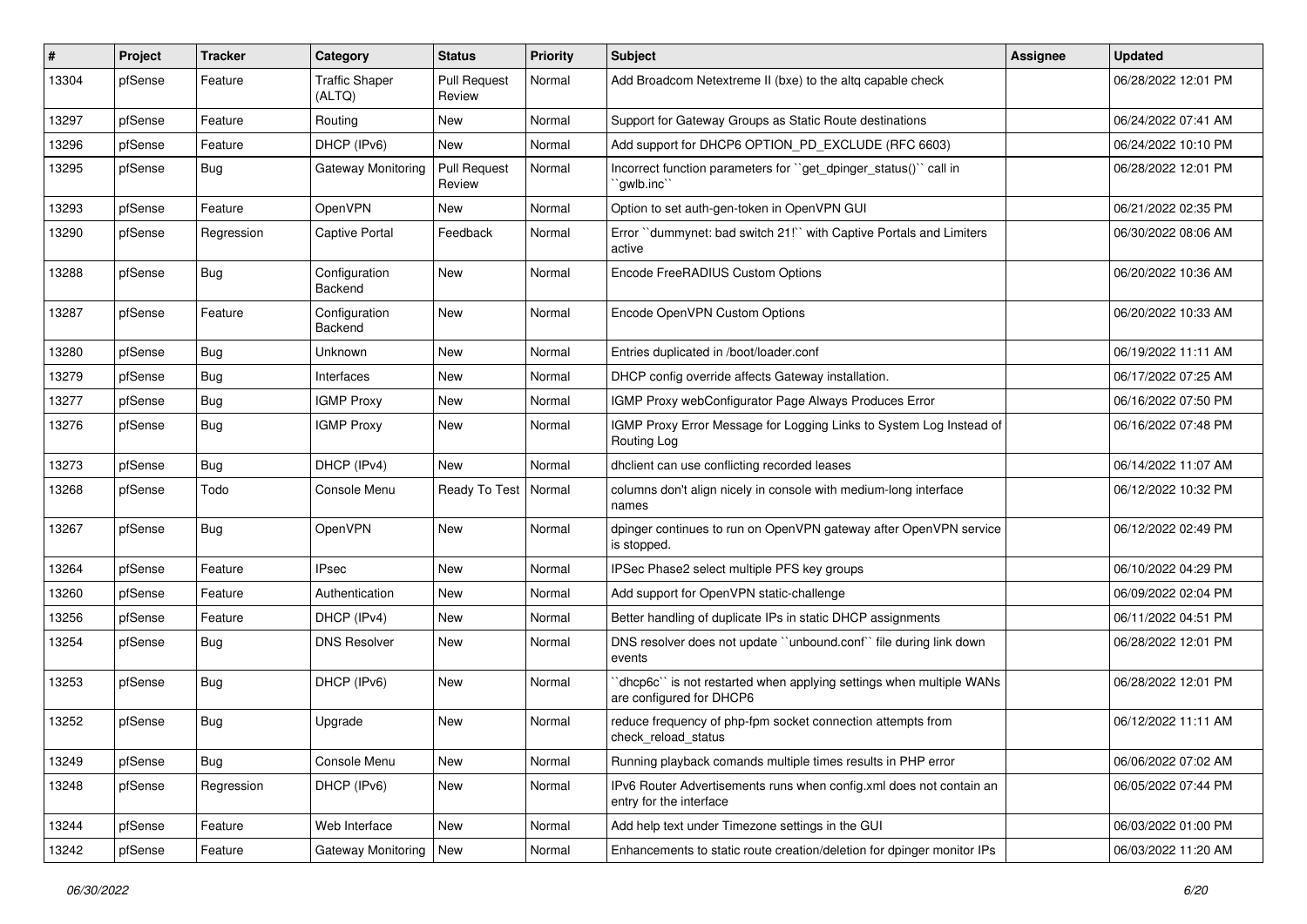| #     | Project | <b>Tracker</b> | Category                                        | <b>Status</b>                 | <b>Priority</b> | Subject                                                                                                  | <b>Assignee</b> | <b>Updated</b>      |
|-------|---------|----------------|-------------------------------------------------|-------------------------------|-----------------|----------------------------------------------------------------------------------------------------------|-----------------|---------------------|
| 13237 | pfSense | Bug            | DHCP (IPv6)                                     | New                           | Normal          | dhcp6c script cannot be executed safely                                                                  |                 | 06/01/2022 11:20 AM |
| 13224 | pfSense | <b>Bug</b>     | <b>Notifications</b>                            | New                           | Normal          | Email notification flood when UPS (NUT) and WAN send notifications                                       |                 | 05/27/2022 01:58 AM |
| 13222 | pfSense | Bug            | UPnP/NAT-PMP                                    | New                           | Normal          | CARP IP does not listen for NAT-PMP packets                                                              |                 | 05/26/2022 02:28 PM |
| 13187 | pfSense | Documentation  | Upgrade                                         | New                           | Normal          | Azure Frequently asked questions                                                                         |                 | 05/20/2022 06:52 AM |
| 13167 | pfSense | Bug            | Dynamic DNS                                     | New                           | Normal          | phpDynDNS: DigitalOcean ddns update fails (bad request, invalid<br>character '-' in request_id)          |                 | 06/16/2022 09:30 PM |
| 13165 | pfSense | Feature        | Dashboard                                       | <b>Pull Request</b><br>Review | Normal          | Feat: live update for Services dashboard widget                                                          |                 | 05/15/2022 01:48 AM |
| 13158 | pfSense | Bug            | Web Interface                                   | New                           | Normal          | Input validation error when applying limiter changes                                                     |                 | 05/14/2022 05:32 PM |
| 13124 | pfSense | Feature        | Web Interface                                   | <b>Pull Request</b><br>Review | Normal          | Option to wait for interface selection before displaying firewall rules                                  |                 | 06/28/2022 12:01 PM |
| 13091 | pfSense | Feature        | OpenVPN                                         | New                           | Normal          | RFE: Ability to specify the order of OpenVPN Authentication servers                                      |                 | 04/22/2022 04:30 PM |
| 13087 | pfSense | <b>Bug</b>     | OpenVPN                                         | New                           | Normal          | OpenVPN Server: hide WINS servers list when netbios option is<br>unchecked while WINS servers is checked |                 | 04/22/2022 10:29 AM |
| 13076 | pfSense | Bug            | Gateway Monitoring New                          |                               | Normal          | Marking a gateway as down does not affect IPsec entries using<br>gateway groups                          |                 | 06/28/2022 12:01 PM |
| 13068 | pfSense | Bug            | Aliases / Tables                                | <b>New</b>                    | Normal          | Error loading rules when URL Table IPs content is empty                                                  |                 | 04/17/2022 09:07 PM |
| 13067 | pfSense | Bug            | <b>FilterDNS</b>                                | New                           | Normal          | filterdns resolve interval is twice the intended value                                                   |                 | 04/17/2022 07:45 PM |
| 13058 | pfSense | Todo           | Rules / NAT                                     | New                           | Normal          | Add static routes and directly connected networks back to policy route<br>negation rules                 |                 | 04/13/2022 08:05 AM |
| 13051 | pfSense | Bug            | <b>Traffic Shaper</b><br>(ALTQ)                 | New                           | Normal          | Firewall traffic shaper by interface selection unknow                                                    |                 | 04/12/2022 07:03 AM |
| 13046 | pfSense | Bug            | Rules / NAT                                     | New                           | Normal          | Floating rule applied to IPv6 interface with a SLAAC DHCPv6 gateway<br>reports error on boot             |                 | 04/11/2022 09:50 AM |
| 13017 | pfSense | Feature        | Packet Capture                                  | New                           | Normal          | Packet capture: add preview results while capture is running                                             |                 | 04/09/2022 11:08 AM |
| 13009 | pfSense | Feature        | OpenVPN                                         | New                           | Normal          | Add option for multiple remote addresses to OpenVPN Client                                               |                 | 03/31/2022 12:42 PM |
| 13003 | pfSense | Bug            | Hardware / Drivers                              | New                           | Normal          | Malicious Driver Detection event on ixl driver                                                           |                 | 06/25/2022 05:00 PM |
| 12960 | pfSense | Bug            | Installer                                       | New                           | Normal          | VGA installer image defaults to serial console, serial console is default<br>in GUI settings             |                 | 06/28/2022 12:01 PM |
| 12959 | pfSense | Bug            | DHCP (IPv4)                                     | Feedback                      | Normal          | dhoplease process wrongly update host file if client-hostname is empty                                   |                 | 03/28/2022 10:26 AM |
| 12950 | pfSense | Bug            | Routing                                         | New                           | Normal          | OpenVPN as default gateway does not get set at boot time                                                 |                 | 04/09/2022 05:46 PM |
| 12947 | pfSense | Bug            | DHCP (IPv6)                                     | <b>Pull Request</b><br>Review | Normal          | DHCP6 client does not take any action if the interface IPv6 address<br>changes during renewal            |                 | 06/28/2022 12:01 PM |
| 12938 | pfSense | Bug            | <b>IPv6 Router</b><br>Advertisements<br>(RADVD) | New                           | Normal          | MaxRtrAdvInterval would allow stale DNS servers to be deleted faster                                     |                 | 03/12/2022 09:37 AM |
| 12927 | pfSense | Bug            | OpenVPN                                         | New                           | Normal          | OpenVPN with OCSP enabled allows connections with revoked<br>certificates                                |                 | 03/24/2022 08:22 AM |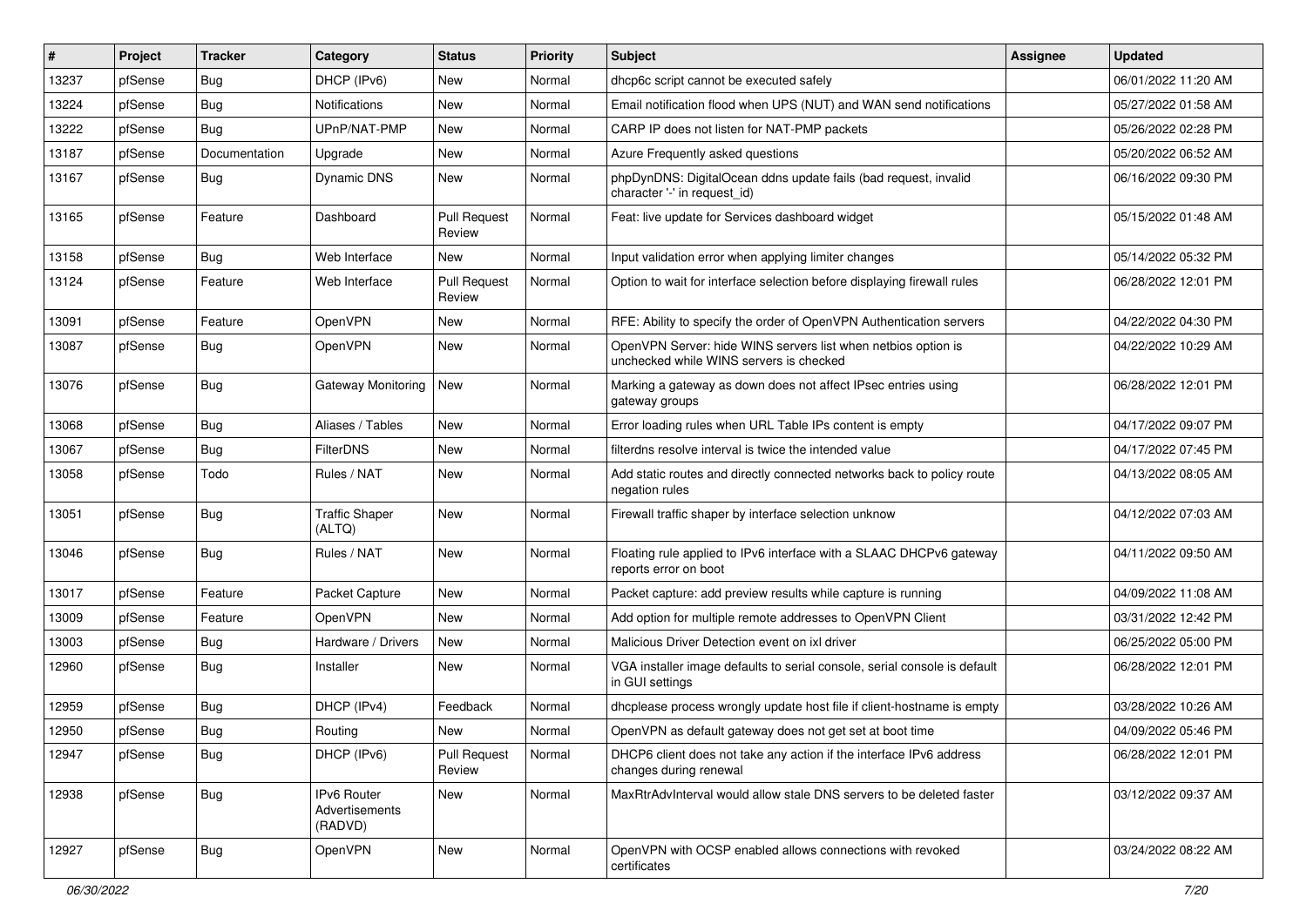| #     | Project | <b>Tracker</b> | Category                            | <b>Status</b> | <b>Priority</b> | <b>Subject</b>                                                                                | <b>Assignee</b> | <b>Updated</b>      |
|-------|---------|----------------|-------------------------------------|---------------|-----------------|-----------------------------------------------------------------------------------------------|-----------------|---------------------|
| 12926 | pfSense | <b>Bug</b>     | Interfaces                          | Feedback      | Normal          | Changing LAGG type on CARP interfaces makes VIPs go to an "init"<br>State                     |                 | 03/10/2022 10:52 AM |
| 12922 | pfSense | Bug            | DHCP (IPv4)                         | New           | Normal          | Classless static routes received on DHCP WAN can override chosen<br>default gateway           |                 | 03/28/2022 10:08 AM |
| 12905 | pfSense | Bug            | Web Interface                       | New           | Normal          | Add VLAN Re-assignment to Import Interface Mismatch Wizard                                    |                 | 03/07/2022 08:05 AM |
| 12903 | pfSense | Feature        | Notifications                       | New           | Normal          | alternative authentication methods for email notifications?                                   |                 | 03/07/2022 07:52 AM |
| 12888 | pfSense | Bug            | Rules / NAT                         | New           | Normal          | pfSense sends un-NATed packets during OpenVPN startup                                         |                 | 03/01/2022 03:13 PM |
| 12878 | pfSense | <b>Bug</b>     | <b>Traffic Shaper</b><br>(ALTQ)     | Incomplete    | Normal          | Traffic shaping by interface, route queue bandwidth inbound, out by a<br>large factor.        |                 | 06/06/2022 07:03 AM |
| 12877 | pfSense | Bug            | <b>Dynamic DNS</b>                  | Feedback      | Normal          | Cloudflare DynDNS fails to update more than two addresses                                     |                 | 05/29/2022 06:56 PM |
| 12875 | pfSense | Bug            | Package System                      | New           | Normal          | Import zabbix-agent6 and zabbix-proxy6 from FreeBSD Ports                                     |                 | 05/28/2022 06:50 PM |
| 12874 | pfSense | Feature        | OpenVPN                             | New           | Normal          | OpenVPN RADIUS Framed-Pool                                                                    |                 | 02/25/2022 02:24 PM |
| 12857 | pfSense | Bug            | Gateways                            | New           | Normal          | Firewall gateway goes away when making changes to Bridge0 device                              |                 | 02/27/2022 11:20 AM |
| 12848 | pfSense | Feature        | Dynamic DNS                         | New           | Normal          | Evaluation of the DynDNS "Result Match" string                                                |                 | 02/22/2022 02:01 AM |
| 12829 | pfSense | Bug            | <b>Traffic Shaper</b><br>(Limiters) | Feedback      | Normal          | Dummynet kernel module fails to load after upgrade.                                           |                 | 03/17/2022 09:26 AM |
| 12828 | pfSense | <b>Bug</b>     | Wireless                            | <b>New</b>    | Normal          | pfSense keeps crashing (Fatal trap 12: page fault while in kernel<br>mode)                    |                 | 02/21/2022 07:55 AM |
| 12823 | pfSense | Bug            | DHCP (IPv6)                         | New           | Normal          | Multiple DHCP6 WAN connections PPPoE interface 'defached' status                              |                 | 02/18/2022 05:39 AM |
| 12821 | pfSense | Regression     | Hardware / Drivers                  | Confirmed     | Normal          | Intel e1000 driver (em & igb) cannot pass VLAN0 tagged packets                                |                 | 06/05/2022 08:23 AM |
| 12797 | pfSense | Bug            | UPnP/NAT-PMP                        | New           | Normal          | UPnP+STUN forms invalid outbound NAT rules using the external<br>address discovered from STUN |                 | 02/15/2022 01:01 PM |
| 12796 | pfSense | <b>Bug</b>     | Upgrade                             | Confirmed     | Normal          | 2.5.2 -> 2.6.0 upgrade segfaults if certain packages are installed.                           |                 | 05/24/2022 07:43 AM |
| 12774 | pfSense | <b>Bug</b>     | Backup / Restore                    | New           | Normal          | Picture widget image is not saved in backup                                                   |                 | 04/04/2022 04:48 AM |
| 12768 | pfSense | Feature        | Upgrade                             | New           | Normal          | pfSense-repo: Make sure default config file exists                                            |                 | 06/28/2022 12:01 PM |
| 12764 | pfSense | <b>Bug</b>     | Gateways                            | New           | Normal          | VTI gateway status is pending after assigning the VTI interface                               |                 | 02/07/2022 05:41 AM |
| 12747 | pfSense | Bug            | Logging                             | New           | Normal          | System log is filled by sshguard                                                              |                 | 06/30/2022 05:21 AM |
| 12740 | pfSense | Bug            | FreeBSD                             | Incomplete    | Normal          | panic: esp input cb: Unexpected address family                                                |                 | 01/27/2022 01:19 PM |
| 12737 | pfSense | Bug            | Certificates                        | New           | Normal          | CApath is not defined by default in curl                                                      |                 | 06/28/2022 12:01 PM |
| 12730 | pfSense | Bug            | Captive Portal                      | New           | Normal          | RADIUS accounting does not work if WAN is down                                                |                 | 01/26/2022 05:13 AM |
| 12726 | pfSense | Bug            | Authentication                      | New           | Normal          | LDAP select container button auto populate                                                    |                 | 01/25/2022 01:48 PM |
| 12708 | pfSense | Bug            | Aliases / Tables                    | New           | Normal          | alias with non resolving DNS entry breaks underlying pf table                                 |                 | 02/20/2022 06:13 PM |
| 12705 | pfSense | Bug            | <b>IPsec</b>                        | Incomplete    | Normal          | ECDSA certificate does not work for IPSec VPN phase 1                                         |                 | 01/24/2022 03:22 PM |
| 12679 | pfSense | Feature        | Interfaces                          | New           | Normal          | Remind user to update DHCPv6 range when changing interface IPv6<br>prefix                     |                 | 01/12/2022 07:36 AM |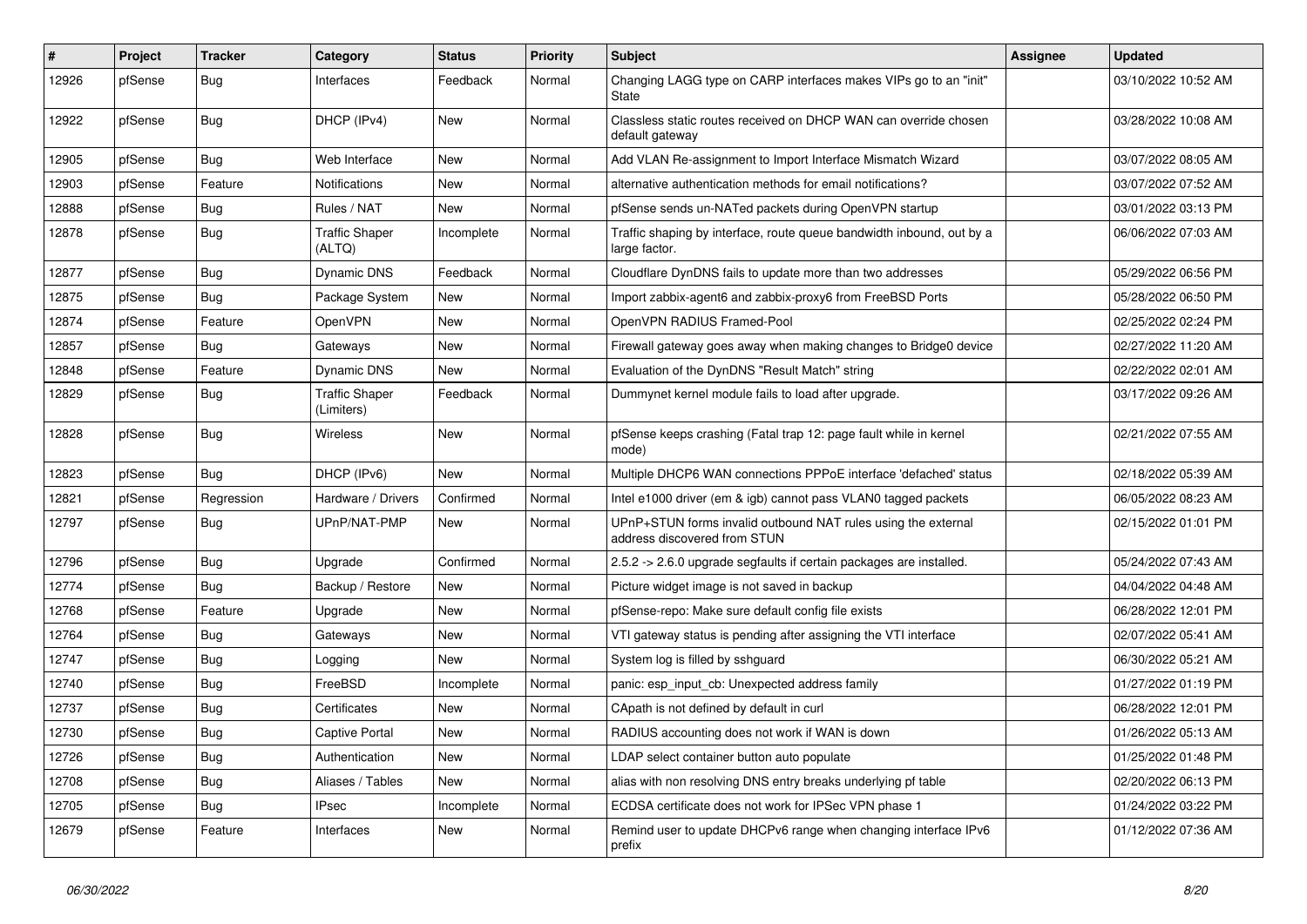| #     | Project | <b>Tracker</b> | Category                   | <b>Status</b>          | <b>Priority</b> | <b>Subject</b>                                                                                                                   | <b>Assignee</b> | <b>Updated</b>      |
|-------|---------|----------------|----------------------------|------------------------|-----------------|----------------------------------------------------------------------------------------------------------------------------------|-----------------|---------------------|
| 12676 | pfSense | Feature        | Rules / NAT                | New                    | Normal          | Add the Tagged option on the Port Forward rules edit page                                                                        |                 | 01/11/2022 05:52 AM |
| 12665 | pfSense | Feature        | Rules / NAT                | New                    | Normal          | Ability to add custom pf rules from the GUI                                                                                      |                 | 01/07/2022 09:30 AM |
| 12648 | pfSense | <b>Bug</b>     | Captive Portal             | New                    | Normal          | Undocumented variables 'listenporthttp' and 'listenporthttps'                                                                    |                 | 12/28/2021 10:44 AM |
| 12625 | pfSense | Feature        | Logging                    | New                    | Normal          | Granular logging options for default firewall rules.                                                                             |                 | 12/21/2021 06:39 PM |
| 12612 | pfSense | Bug            | <b>DNS Resolver</b>        | New                    | Normal          | DNS Resolver is restarted during every "rc.newwanip" event                                                                       |                 | 06/28/2022 12:01 PM |
| 12602 | pfSense | Feature        | Dynamic DNS                | New                    | Normal          | DHCPv6 should allow DDNS Client updates for hosts                                                                                |                 | 12/15/2021 11:00 AM |
| 12600 | pfSense | Feature        | Aliases / Tables           | New                    | Normal          | allow custom mask for a network alias created from a FQDN                                                                        |                 | 12/15/2021 10:50 AM |
| 12581 | pfSense | Regression     | DHCP (IPv6)                | New                    | Normal          | CARP IPv6 assigned address does not get advertised to endpoints<br>with RADV                                                     |                 | 12/16/2021 02:34 PM |
| 12563 | pfSense | <b>Bug</b>     | <b>OpenVPN</b>             | New                    | Normal          | OpenVPN server doesn't support Framed-IPv6-Address RADIUS<br>attribute                                                           |                 | 12/03/2021 11:19 AM |
| 12553 | pfSense | Feature        | Backup / Restore           | New                    | Normal          | Auto Config Backup: Allow selecting multiple backups for deletion                                                                |                 | 02/22/2022 04:27 AM |
| 12552 | pfSense | <b>Bug</b>     | <b>OpenVPN</b>             | New                    | Normal          | "Pull DNS" option within OpenVPN client does not cause pfSense to<br>use DNS servers assigned by remote OpenVPN server           |                 | 12/08/2021 08:45 AM |
| 12543 | pfSense | <b>Bug</b>     | Web Interface              | Feedback               | Normal          | Deleteing a Outbound NAT rule gave me an empty rule and displayed<br>php error in UI.                                            |                 | 02/14/2022 04:36 AM |
| 12542 | pfSense | <b>Bug</b>     | Virtual IP Addresses       | New                    | Normal          | Cannot assign a same IPv6 Link-Local address to different interfaces                                                             |                 | 11/25/2021 01:41 AM |
| 12535 | pfSense | Documentation  | Routing                    | New                    | Normal          | Negate Rules function does not match the description                                                                             |                 | 11/19/2021 02:03 PM |
| 12519 | pfSense | <b>Bug</b>     | Authentication             | New                    | Normal          | Fail authentication using special character in password via the LDAP<br>connector                                                |                 | 11/12/2021 07:39 AM |
| 12509 | pfSense | <b>Bug</b>     | <b>OpenVPN</b>             | New                    | Normal          | Deffered authentication does not work with auth-gen-token<br>external-auth or pusk "auth-token"                                  |                 | 11/08/2021 04:01 AM |
| 12508 | pfSense | Bug            | <b>DHCP Relay</b>          | New                    | Normal          | DHCP Relay over VPN                                                                                                              |                 | 11/06/2021 11:25 AM |
| 12504 | pfSense | <b>Bug</b>     | Interfaces                 | New                    | Normal          | BCM57412 NetXtreme-E 10Gb RDMA Ethernet controller issue                                                                         |                 | 11/05/2021 04:51 AM |
| 12483 | pfSense | Bug            | Configuration<br>Backend   | New                    | Normal          | GUI creates inconsistent config.xml                                                                                              |                 | 10/23/2021 06:48 AM |
| 12473 | pfSense | Feature        | <b>IPsec</b>               | New                    | Normal          | Allow user adjustment of IPsec Keep Alive periodic checks                                                                        |                 | 12/22/2021 05:59 AM |
| 12467 | pfSense | <b>Bug</b>     | Captive Portal             | New                    | Normal          | CP error on client disconnect after reboot                                                                                       |                 | 10/17/2021 05:35 AM |
| 12464 | pfSense | <b>Bug</b>     | Logging                    | Pull Request<br>Review | Normal          | Syslog Auth messages are sent as Emergency Level                                                                                 |                 | 06/28/2022 12:01 PM |
| 12459 | pfSense | Todo           | Virtual IP Addresses   New |                        | Normal          | Add IP Alias subnet input validation                                                                                             |                 | 10/15/2021 09:35 AM |
| 12458 | pfSense | Feature        | Authentication             | New                    | Normal          | Use "unixHomeDirectory" instead of "homeDirectory" when LDAP<br>authentication server is Active Directory                        |                 | 10/15/2021 08:18 AM |
| 12451 | pfSense | i Bug          | Virtual IP Addresses   New |                        | Normal          | deleteVIP() does not check RFC2136 Update Source                                                                                 |                 | 10/13/2021 10:06 AM |
| 12436 | pfSense | <b>Bug</b>     | PPPoE Server               | New                    | Normal          | Pppoe server config gui does not allow setting of chap authentication,<br>and sets the network start address for allocation to 0 |                 | 10/21/2021 08:15 AM |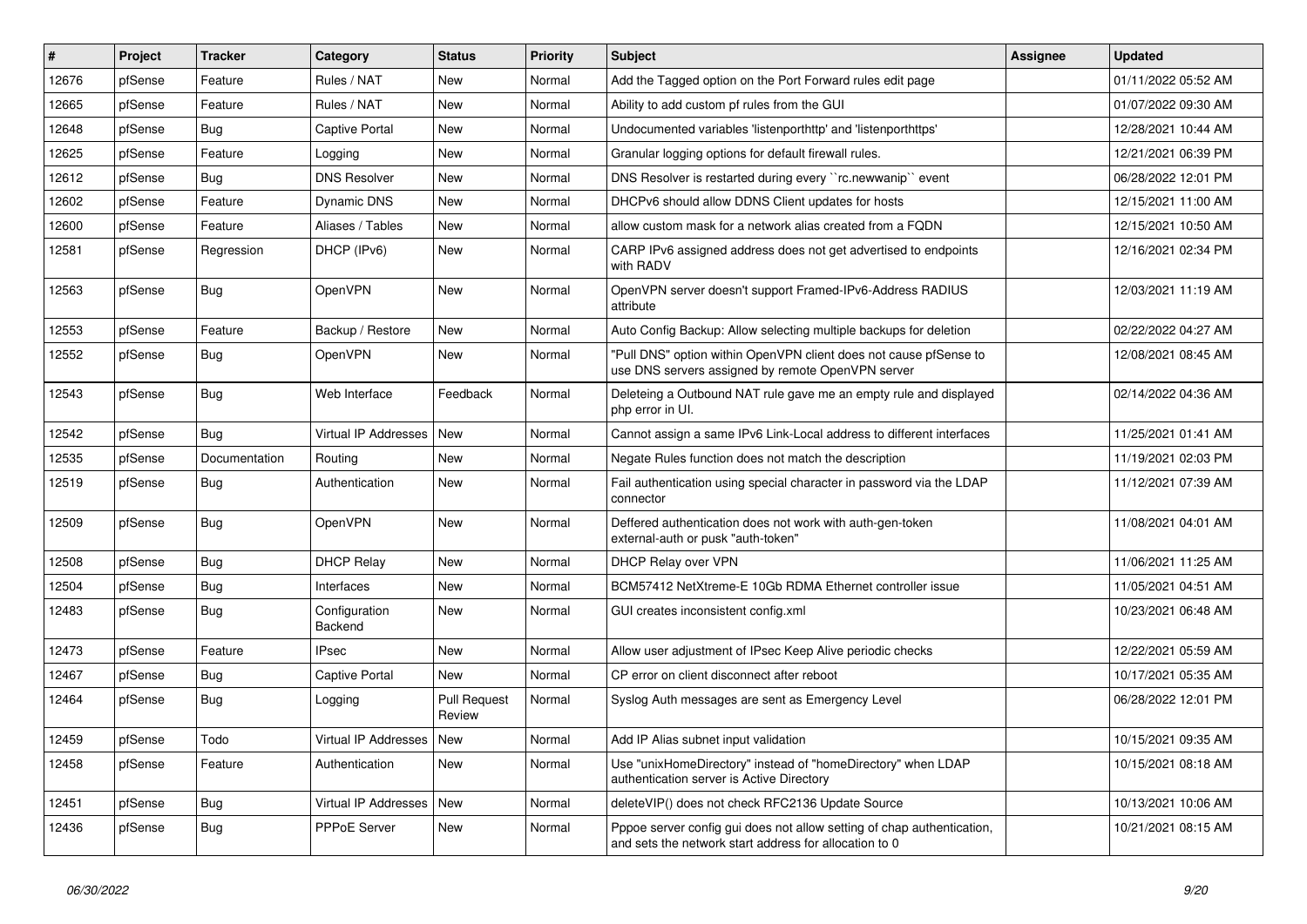| $\vert$ # | <b>Project</b> | <b>Tracker</b> | Category                | <b>Status</b>                 | Priority | <b>Subject</b>                                                                                                  | <b>Assignee</b> | <b>Updated</b>      |
|-----------|----------------|----------------|-------------------------|-------------------------------|----------|-----------------------------------------------------------------------------------------------------------------|-----------------|---------------------|
| 12421     | pfSense        | Bug            | Rules / NAT             | <b>New</b>                    | Normal   | IPV6 limiter bug                                                                                                |                 | 10/02/2021 08:44 AM |
| 12401     | pfSense        | Bug            | <b>Traffic Graphs</b>   | New                           | Normal   | Traffic graphs with untagged and tagged VLAN on same interface                                                  |                 | 09/23/2021 09:18 PM |
| 12382     | pfSense        | Regression     | OpenVPN                 | New                           | Normal   | Certificate Depth checking creates OpenVPN micro-outages every<br>time a user authenticates after 2.5.2 upgrade |                 | 01/17/2022 04:17 AM |
| 12367     | pfSense        | Todo           | Installer               | New                           | Normal   | ZFS: Do not show memstick disk on target list                                                                   |                 | 09/13/2021 07:37 AM |
| 12357     | pfSense        | Bug            | Captive Portal          | New                           | Normal   | Captive Portal popup Logout button loads full login page in popup<br>when clicked                               |                 | 10/27/2021 12:10 PM |
| 12300     | pfSense        | Feature        | Hardware / Drivers      | New                           | Normal   | Add Aquantia Atlantic driver to pfsense                                                                         |                 | 09/14/2021 06:49 AM |
| 12283     | pfSense        | <b>Bug</b>     | Authentication          | New                           | Normal   | LDAP/RADIUS authentication servers configuration does not allow<br>source IP address to be specified            |                 | 08/20/2021 01:15 AM |
| 12259     | pfSense        | Bug            | <b>Operating System</b> | <b>New</b>                    | Normal   | Intel em NICs Suffering Performance Degradation on FreeBSD12                                                    |                 | 02/25/2022 09:28 PM |
| 12249     | pfSense        | Bug            | Backup / Restore        | New                           | Normal   | HAProxy causing failed ACB backups                                                                              |                 | 11/15/2021 11:58 PM |
| 12243     | pfSense        | Todo           | Package System          | New                           | Normal   | Implement "plugin interfaces()"                                                                                 |                 | 02/07/2022 03:50 AM |
| 12215     | pfSense        | Regression     | <b>OpenVPN</b>          | Feedback                      | Normal   | OpenVPN does not resync when running on a gateway group                                                         |                 | 12/22/2021 05:49 AM |
| 12190     | pfSense        | Feature        | Rules / NAT             | New                           | Normal   | Add ability to reference ipv6 prefix in firewall rules and aliases                                              |                 | 08/05/2021 01:47 PM |
| 12176     | pfSense        | Todo           | Interfaces              | <b>Pull Request</b><br>Review | Normal   | Hide WireGuard interfaces on appropriate pages                                                                  |                 | 08/11/2021 12:52 AM |
| 12139     | pfSense        | Feature        | <b>DNS Forwarder</b>    | New                           | Normal   | Add support in for specifying a DNSMASQ configuration file                                                      |                 | 07/16/2021 09:45 PM |
| 12122     | pfSense        | <b>Bug</b>     | Web Interface           | New                           | Normal   | Perform greedy actions asychronously                                                                            |                 | 07/10/2021 01:10 PM |
| 12121     | pfSense        | Feature        | OpenVPN                 | <b>New</b>                    | Normal   | Wider "local network(s)" fields in OpenVPN server configuration                                                 |                 | 07/19/2021 07:37 AM |
| 12120     | pfSense        | Feature        | <b>DHCP Relay</b>       | New                           | Normal   | Permit several sets of destination DHCP servers in DHCP relay                                                   |                 | 07/11/2021 05:41 PM |
| 12095     | pfSense        | <b>Bug</b>     | Authentication          | <b>New</b>                    | Normal   | Memory leak in pcscd                                                                                            |                 | 06/01/2022 01:01 PM |
| 12091     | pfSense        | Feature        | Authentication          | New                           | Normal   | RFE: Add support for sssd authentication                                                                        |                 | 12/10/2021 04:55 PM |
| 12077     | pfSense        | Feature        | Gateways                | New                           | Normal   | Allow stick-connections per gateway group                                                                       |                 | 06/24/2021 08:45 AM |
| 12056     | pfSense        | Bug            | Logging                 | <b>New</b>                    | Normal   | Filterlog says "Unknown Option %u"                                                                              |                 | 06/18/2021 05:51 AM |
| 12055     | pfSense        | Feature        | Virtual IP Addresses    | Feedback                      | Normal   | Option to disable XMLRPC Sync for Loopback Virtual IPs                                                          |                 | 06/18/2021 09:05 AM |
| 11974     | pfSense        | Feature        | <b>XMLRPC</b>           | <b>New</b>                    | Normal   | XMLRPC synchronization for igmmproxy settings                                                                   |                 | 05/29/2021 03:58 PM |
| 11960     | pfSense        | <b>Bug</b>     | Gateway Monitoring      | Feedback                      | Normal   | Gateway Monitoring Traffic Goes Out Default Gateway                                                             |                 | 12/20/2021 05:43 AM |
| 11956     | pfSense        | Feature        | Web Interface           | <b>New</b>                    | Normal   | "add" button in the top of pages with many user-added items                                                     |                 | 07/10/2021 01:01 PM |
| 11954     | pfSense        | Feature        | <b>IGMP Proxy</b>       | New                           | Normal   | <b>Multicast limits</b>                                                                                         |                 | 05/25/2021 12:36 AM |
| 11953     | pfSense        | <b>Bug</b>     | <b>IGMP Proxy</b>       | New                           | Normal   | XG-1541 crashes when igmpproxy is enabled and network interfaces<br>status change                               |                 | 05/24/2021 04:55 PM |
| 11927     | pfSense        | Feature        | DHCP (IPv4)             | Feedback                      | Normal   | Allow DHCP not to serve a gateway - small fix                                                                   |                 | 01/03/2022 04:17 PM |
| 11925     | pfSense        | Bug            | <b>OpenVPN</b>          | <b>New</b>                    | Normal   | Calling-Station-Id always set to WAN IP                                                                         |                 | 05/14/2021 09:27 AM |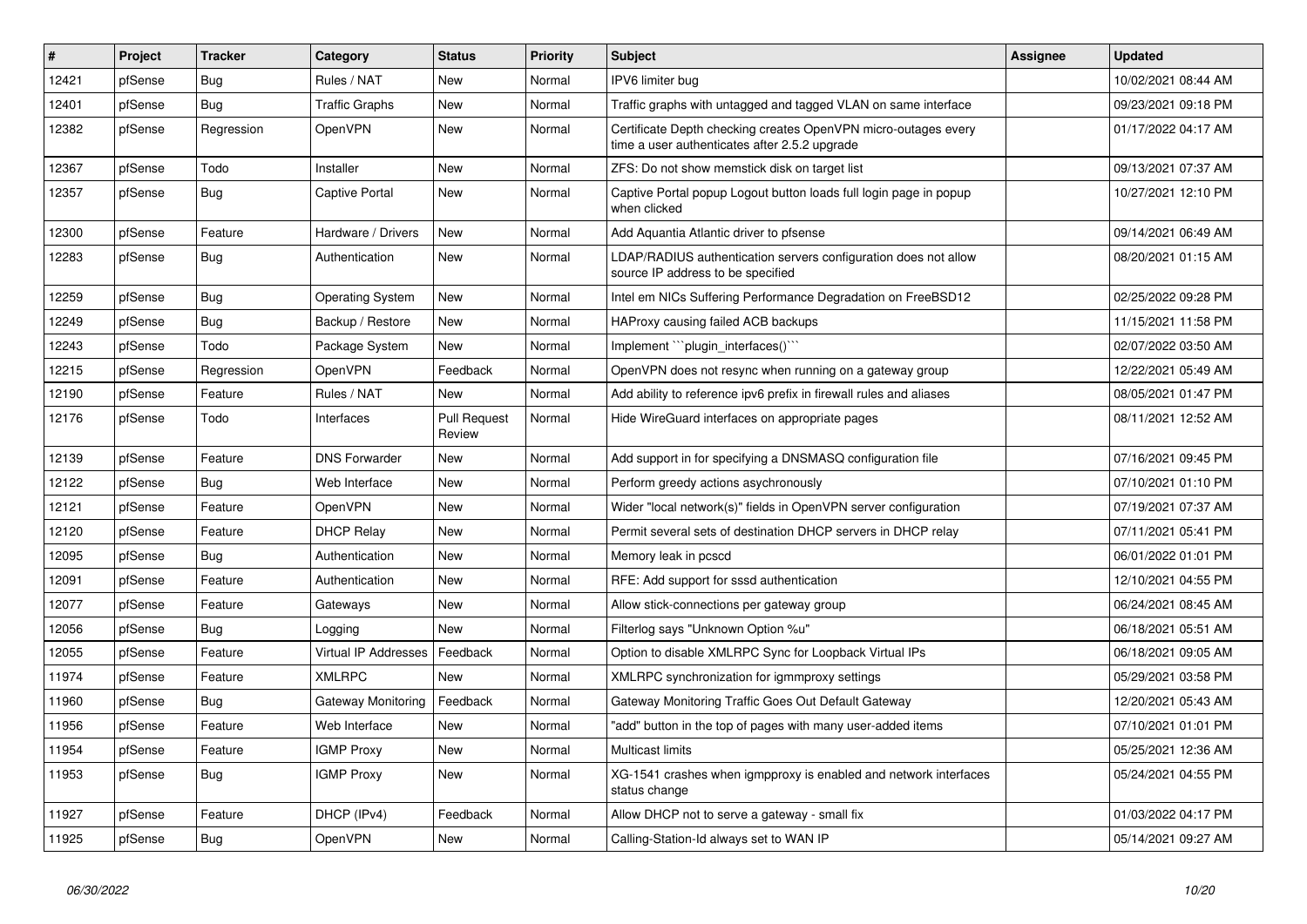| #     | Project | <b>Tracker</b> | Category           | <b>Status</b> | <b>Priority</b> | <b>Subject</b>                                                                                                                                                                                  | <b>Assignee</b> | <b>Updated</b>      |
|-------|---------|----------------|--------------------|---------------|-----------------|-------------------------------------------------------------------------------------------------------------------------------------------------------------------------------------------------|-----------------|---------------------|
| 11876 | pfSense | Feature        | Hardware / Drivers | New           | Normal          | OpenSSL does not use QAT acceleration on pfSense Plus<br>21.02-RELEASE-p1 or 21.05-DEVELOPMENT                                                                                                  |                 | 05/03/2021 08:02 AM |
| 11872 | pfSense | Bug            | Interfaces         | New           | Normal          | gif interfaces reporting incorrect traffic counters                                                                                                                                             |                 | 12/30/2021 04:00 AM |
| 11856 | pfSense | Feature        | Diagnostics        | New           | Normal          | Replace/add Alias or DNS names for known LAN addresses in the<br>State table                                                                                                                    |                 | 04/27/2021 08:01 AM |
| 11786 | pfSense | <b>Bug</b>     | Services           | New           | Normal          | SSH incomplete setup and startup fail while recovering XML backup in<br>a fresh install of pfSense 2.5.0                                                                                        |                 | 04/17/2021 01:36 PM |
| 11778 | pfSense | <b>Bug</b>     | OpenVPN            | New           | Normal          | OpenVPN uses 100% CPU after experiencing packet loss                                                                                                                                            |                 | 02/28/2022 07:38 AM |
| 11761 | pfSense | <b>Bug</b>     | L <sub>2</sub> TP  | New           | Normal          | L2TP/IPsec VPN: PPP LCP negotiation occurs before user<br>authentication                                                                                                                        |                 | 03/31/2021 04:52 AM |
| 11759 | pfSense | Bug            | Dashboard          | New           | Normal          | Traffic graphs on dashboard double upload on pppoe links                                                                                                                                        |                 | 12/30/2021 04:00 AM |
| 11757 | pfSense | Feature        | <b>XMLRPC</b>      | New           | Normal          | Allow XMLRPC sync to bypass default auth server in favor of local<br>database                                                                                                                   |                 | 03/30/2021 03:18 PM |
| 11731 | pfSense | Bug            | Hardware / Drivers | New           | Normal          | Missing support for Realtek USB NICs                                                                                                                                                            |                 | 03/30/2021 04:32 AM |
| 11730 | pfSense | Bug            | Web Interface      | New           | Normal          | Improve visibility of option selections in dark themes                                                                                                                                          |                 | 03/25/2021 09:38 PM |
| 11724 | pfSense | <b>Bug</b>     | Package System     | New           | Normal          | Packages unexpectedly removed when changing update branches                                                                                                                                     |                 | 03/29/2021 08:09 AM |
| 11717 | pfSense | <b>Bug</b>     | Rules / NAT        | New           | Normal          | Incorrect port forwarding rules if Destination port alias is not equal to<br>Redirect target port alias                                                                                         |                 | 03/22/2021 06:06 AM |
| 11715 | pfSense | Bug            | OpenVPN            | New           | Normal          | OpenVPN MTU                                                                                                                                                                                     |                 | 03/22/2021 01:35 AM |
| 11666 | pfSense | <b>Bug</b>     | Logging            | New           | Normal          | GUI Firewall log search not parsing filter.log beyond hard coded limit                                                                                                                          |                 | 03/12/2021 11:38 AM |
| 11657 | pfSense | Bug            | Interfaces         | New           | Normal          | netmap_ring_reinit error                                                                                                                                                                        |                 | 03/18/2021 10:32 PM |
| 11641 | pfSense | <b>Bug</b>     | Interfaces         | New           | Normal          | On xn based interfaces without the VLANMTU flag the first VLAN tag<br>defined does not follow the parent interface MTU settings. All<br>subsequent VLAN tags follow the parent interface's MTU. |                 | 03/09/2021 06:42 PM |
| 11625 | pfSense | Feature        | OpenVPN            | New           | Normal          | Cisco-AVPair aliases support                                                                                                                                                                    |                 | 03/05/2021 12:35 AM |
| 11619 | pfSense | Bug            | Upgrade            | New           | Normal          | Unable to upgrade 2.4.4-p3 to 2.5/21.02-p1                                                                                                                                                      |                 | 08/15/2021 10:00 AM |
| 11604 | pfSense | Feature        | WireGuard          | <b>New</b>    | Normal          | WireGuard Dynamic Listen Port Randomization                                                                                                                                                     |                 | 03/19/2021 10:59 AM |
| 11556 | pfSense | <b>Bug</b>     | Rules / NAT        | New           | Normal          | Kill all states associated with a NAT address                                                                                                                                                   |                 | 03/19/2021 10:29 AM |
| 11548 | pfSense | Bug            | Rules / NAT        | New           | Normal          | "rule expands to no valid combination" error from port forward<br>automatic rule mixing IPv4 and IPv6 elements                                                                                  |                 | 02/27/2021 03:18 PM |
| 11541 | pfSense | Bug            | OpenVPN            | New           | Normal          | OpenVPN status does not work properly when set to TCP and<br>Concurrent Connections = 1                                                                                                         |                 | 03/02/2021 02:27 PM |
| 11503 | pfSense | <b>Bug</b>     | OpenVPN            | New           | Normal          | Using multiple authentication backends on an OpenVPN server fails                                                                                                                               |                 | 02/23/2021 12:23 PM |
| 11473 | pfSense | <b>Bug</b>     | Web Interface      | New           | Normal          | System Activity shows invalid data on SG-3100                                                                                                                                                   |                 | 02/19/2021 08:12 PM |
| 11430 | pfSense | <b>Bug</b>     | Interfaces         | New           | Normal          | PHP console spam after Assigning Interfaces                                                                                                                                                     |                 | 10/09/2021 10:37 AM |
| 11429 | pfSense | Bug            | Web Interface      | New           | Normal          | System Log / Settings form activates "Reset Log Files" button on enter                                                                                                                          |                 | 10/28/2021 01:35 PM |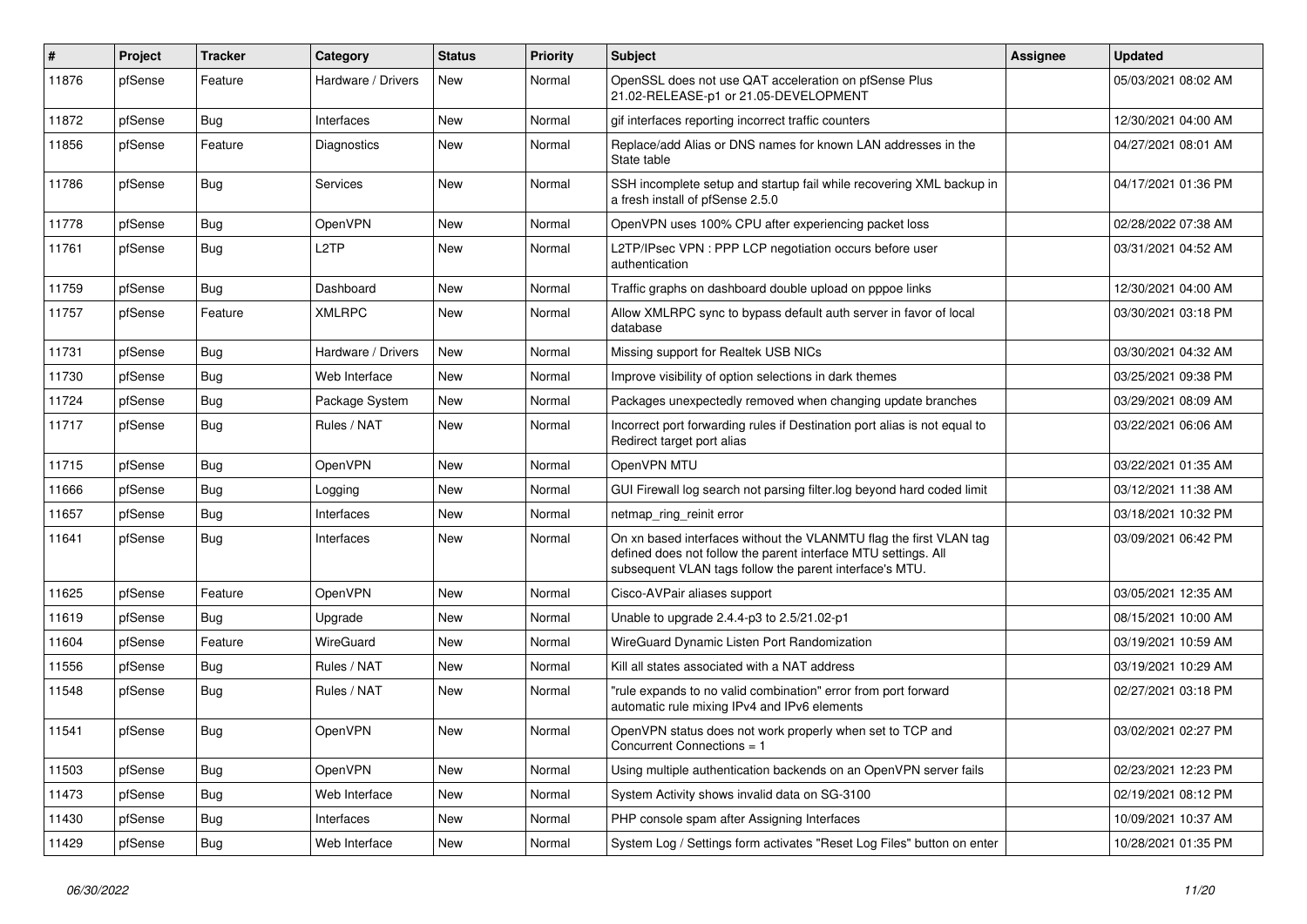| #     | Project | <b>Tracker</b> | Category                            | <b>Status</b> | <b>Priority</b> | <b>Subject</b>                                                                                                                   | <b>Assignee</b> | <b>Updated</b>      |
|-------|---------|----------------|-------------------------------------|---------------|-----------------|----------------------------------------------------------------------------------------------------------------------------------|-----------------|---------------------|
| 11412 | pfSense | Bug            | Interfaces                          | <b>New</b>    | Normal          | LLDPD Package Doesn't Work with Switchports                                                                                      |                 | 02/12/2021 08:12 PM |
| 11379 | pfSense | Feature        | <b>Captive Portal</b>               | New           | Normal          | <b>Template Roll Printer</b>                                                                                                     |                 | 02/07/2021 05:26 AM |
| 11363 | pfSense | <b>Bug</b>     | Installer                           | <b>New</b>    | Normal          | Clean Install 2.5.0 fails due to hardware incompability                                                                          |                 | 02/04/2021 11:06 AM |
| 11335 | pfSense | Bug            | Interfaces                          | <b>New</b>    | Normal          | Spoofing the MAC on a LAGG interface does not work for some NIC<br>types.                                                        |                 | 01/29/2021 09:10 AM |
| 11324 | pfSense | Feature        | Logging                             | New           | Normal          | Separate syslog "Remote log servers" Parameters                                                                                  |                 | 01/27/2021 10:47 AM |
| 11302 | pfSense | Feature        | WireGuard                           | New           | Normal          | WireGuard XMLRPC sync                                                                                                            |                 | 03/19/2021 10:59 AM |
| 11280 | pfSense | Todo           | WireGuard                           | New           | Normal          | Add WireGuard to ALTQ list                                                                                                       |                 | 04/27/2021 12:32 PM |
| 11268 | pfSense | Bug            | Web Interface                       | New           | Normal          | Cookie named 'id' prevents Edit form fields being set properly                                                                   |                 | 09/03/2021 06:16 AM |
| 11262 | pfSense | Feature        | Rules / NAT                         | New           | Normal          | Time Based Rules - selects all days in the current month                                                                         |                 | 04/27/2021 12:32 PM |
| 11257 | pfSense | Feature        | Upgrade                             | <b>New</b>    | Normal          | Installed Packages: Update all button                                                                                            |                 | 01/18/2021 10:45 AM |
| 11243 | pfSense | Feature        | Interfaces                          | <b>New</b>    | Normal          | individual pfctl snort2c tables per interface only blocking IPs for specific<br>interface when a rule triggers in snort/suricata |                 | 01/14/2021 03:02 PM |
| 11232 | pfSense | Bug            | <b>Operating System</b>             | New           | Normal          | Fix pfSense fsync                                                                                                                |                 | 01/08/2021 08:53 AM |
| 11203 | pfSense | Bug            | Certificates                        | <b>New</b>    | Normal          | certificate manager very slow                                                                                                    |                 | 12/31/2020 11:57 AM |
| 11192 | pfSense | Bug            | <b>Traffic Shaper</b><br>(Limiters) | Feedback      | Normal          | Using Limiters causes out of order packets within one TCP or UDP<br>flow                                                         |                 | 01/06/2021 12:09 AM |
| 11189 | pfSense | Feature        | Captive Portal                      | <b>New</b>    | Normal          | Captive Portal - Tarpit option                                                                                                   |                 | 12/23/2020 06:44 PM |
| 11184 | pfSense | <b>Bug</b>     | FreeBSD                             | <b>New</b>    | Normal          | PF: State policy cannot be configurable                                                                                          |                 | 02/09/2021 02:43 AM |
| 11177 | pfSense | <b>Bug</b>     | Dynamic DNS                         | New           | Normal          | DDNSv6 not using Check IP Services                                                                                               |                 | 12/21/2020 05:02 AM |
| 11174 | pfSense | Bug            | <b>Traffic Shaper</b><br>(ALTQ)     | Feedback      | Normal          | Incorrect traffic shaping on pppoe interface                                                                                     |                 | 12/21/2020 11:21 PM |
| 11149 | pfSense | <b>Bug</b>     | <b>DHCP Relay</b>                   | <b>New</b>    | Normal          | DHCP relay won't start with DHCP server behind gateway                                                                           |                 | 03/22/2021 05:13 AM |
| 11147 | pfSense | Bug            | Dynamic DNS                         | New           | Normal          | Domeneshop DynDNS IPv4 and IPv6                                                                                                  |                 | 12/09/2020 11:47 PM |
| 11139 | pfSense | Documentation  | Interfaces                          | <b>New</b>    | Normal          | <b>Bridges and VLANs</b>                                                                                                         |                 | 12/07/2020 12:32 PM |
| 11110 | pfSense | Bug            | Backup / Restore                    | New           | Normal          | Backup file should be checked before restoring a specific area                                                                   |                 | 12/05/2020 02:50 PM |
| 11084 | pfSense | Feature        | Dynamic DNS                         | New           | Normal          | Dynamic DNS include option to specify virtual IP addresses                                                                       |                 | 11/19/2020 01:26 PM |
| 11056 | pfSense | Feature        | Interfaces                          | New           | Normal          | Add option to disable flow-control on interfaces in GUI                                                                          |                 | 11/11/2020 04:41 PM |
| 10980 | pfSense | <b>Bug</b>     | <b>Operating System</b>             | New           | Normal          | rc.local is executed at login by rc.initial, and not at boot time.                                                               |                 | 10/19/2020 09:39 AM |
| 10962 | pfSense | Feature        | Dynamic DNS                         | New           | Normal          | Add Cpanel support for Dynamic DNS Clients                                                                                       |                 | 12/28/2020 01:56 PM |
| 10890 | pfSense | Feature        | Interfaces                          | <b>New</b>    | Normal          | Allow multiple assigned interfaces to track status of a single switch port                                                       |                 | 09/14/2020 07:20 AM |
| 10843 | pfSense | Feature        | Authentication                      | <b>New</b>    | Normal          | Allow user manager settings to specify multiple authentication servers                                                           |                 | 01/13/2022 07:22 AM |
| 10839 | pfSense | Feature        | <b>Traffic Shaper</b><br>(ALTQ)     | <b>New</b>    | Normal          | Add popular messengers to the Traffic Shaper Wizard                                                                              |                 | 08/18/2020 10:07 AM |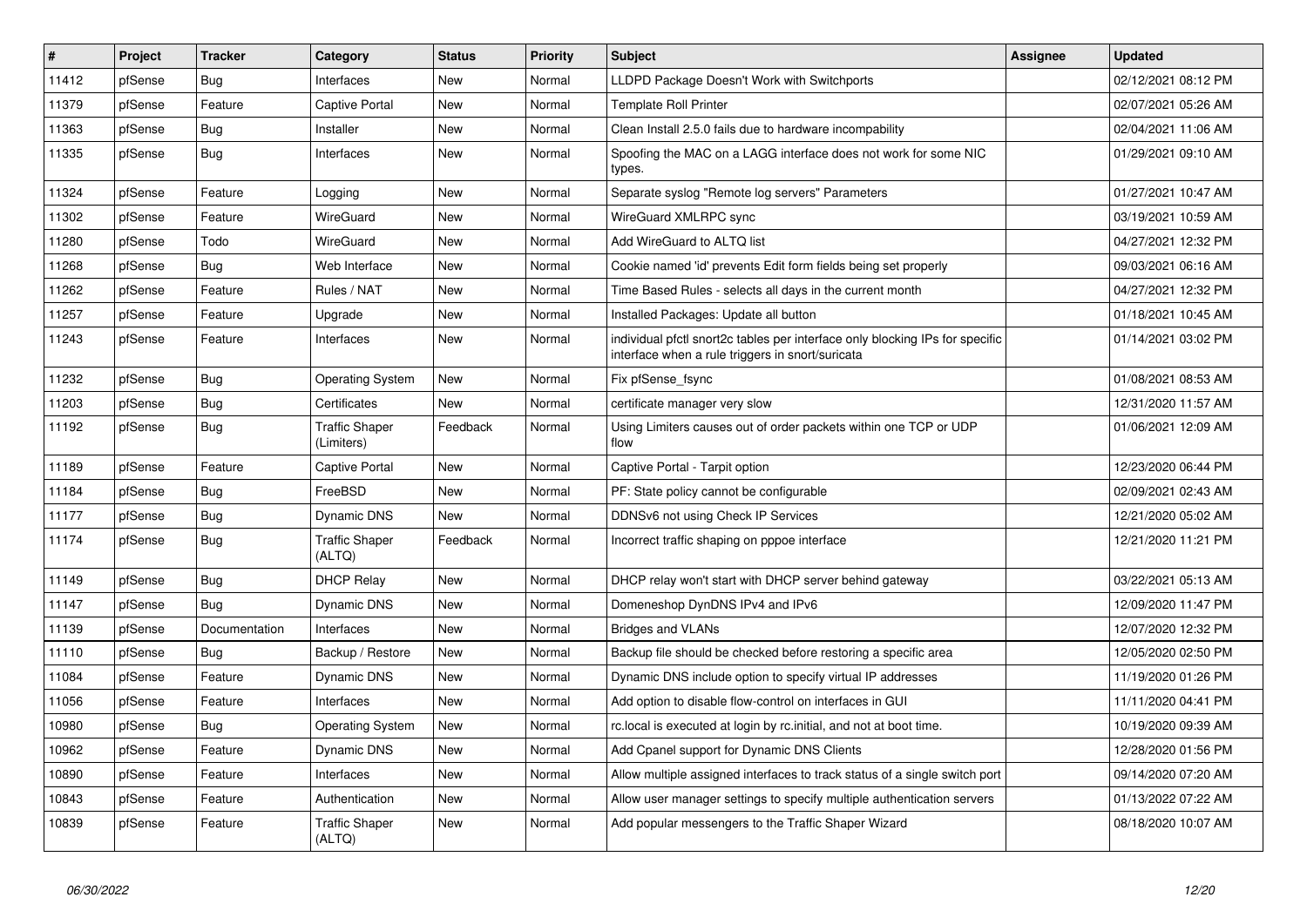| #     | Project | <b>Tracker</b> | Category                     | <b>Status</b> | Priority | <b>Subject</b>                                                                                                  | <b>Assignee</b> | <b>Updated</b>      |
|-------|---------|----------------|------------------------------|---------------|----------|-----------------------------------------------------------------------------------------------------------------|-----------------|---------------------|
| 10833 | pfSense | <b>Bug</b>     | Configuration<br>Backend     | New           | Normal   | unbound exits on configuration error when link status flaps on LAN<br>interface                                 |                 | 08/13/2020 11:53 PM |
| 10822 | pfSense | Bug            | DHCP (IPv6)                  | New           | Normal   | Deprecated IPv6 prefix won't be announced as deprecated to clients                                              |                 | 08/10/2020 09:23 AM |
| 10805 | pfSense | Feature        | Hardware / Drivers           | New           | Normal   | Intel QAT (QuickAssist) encryption support for PfSense                                                          |                 | 07/31/2020 03:13 PM |
| 10765 | pfSense | <b>Bug</b>     | Authentication               | New           | Normal   | Ampersands in Idap_extended_query are escaped twice                                                             |                 | 09/02/2020 07:55 AM |
| 10729 | pfSense | Bug            | Package System               | New           | Normal   | Certificate verification failed for pkg.freebsd.org                                                             |                 | 07/05/2020 01:12 AM |
| 10726 | pfSense | <b>Bug</b>     | Rules / NAT                  | New           | Normal   | Sticky-connections option is bugged - sticky-address cannot be<br>redefined                                     |                 | 11/12/2020 10:12 AM |
| 10718 | pfSense | Feature        | <b>Notifications</b>         | New           | Normal   | Email notifications - add new field to enter a from: name                                                       |                 | 07/01/2020 09:08 AM |
| 10715 | pfSense | <b>Bug</b>     | <b>DHCP Relay</b>            | New           | Normal   | DHCPv6 relay always uses the "first" IPv6 address of an interface                                               |                 | 06/29/2020 05:01 AM |
| 10714 | pfSense | <b>Bug</b>     | DHCP (IPv6)                  | <b>New</b>    | Normal   | radyd only gives out the prefix of the "first" IPv6 address of an interface                                     |                 | 10/06/2020 01:03 PM |
| 10712 | pfSense | Bug            | Rules / NAT                  | New           | Normal   | "default allow LAN IPv6 to any" rule does not work right after boot<br>when using IPv6 PD                       |                 | 06/30/2020 12:17 AM |
| 10671 | pfSense | <b>Bug</b>     | <b>Operating System</b>      | New           | Normal   | pfsense 2.4.5 1 does not boot on Gen2 2012R2 HyperV VM                                                          |                 | 05/09/2021 06:39 AM |
| 10651 | pfSense | Feature        | OpenVPN                      | New           | Normal   | Remove/replace deprecated OpenVPN options                                                                       |                 | 06/10/2020 11:32 AM |
| 10624 | pfSense | <b>Bug</b>     | <b>DNS Resolver</b>          | New           | Normal   | Unbound configuration memory leak with python module $+$ register<br>DHCP leases active                         |                 | 02/26/2021 10:27 AM |
| 10621 | pfSense | Feature        | Hardware / Drivers           | Feedback      | Normal   | Update system.inc/system identify specific platform() update to<br>accommodate AWS, Azure and GCP               |                 | 06/02/2020 03:16 PM |
| 10584 | pfSense | <b>Bug</b>     | Hardware / Drivers           | <b>New</b>    | Normal   | SG-3100 with M.2: shutdown instead of reboot                                                                    |                 | 07/21/2020 03:08 AM |
| 10581 | pfSense | Feature        | Logging                      | <b>New</b>    | Normal   | Provide ability to disable nginx access logging to remote syslog server                                         |                 | 05/21/2020 08:36 PM |
| 10577 | pfSense | <b>Bug</b>     | Hardware / Drivers           | Feedback      | Normal   | intel x553 (c3000 chipset) loading x520 driver                                                                  |                 | 05/28/2020 03:59 AM |
| 10544 | pfSense | Bug            | User Manager /<br>Privileges | New           | Normal   | It's not possible to add a user to group operator using the gui                                                 |                 | 04/21/2022 12:39 PM |
| 10530 | pfSense | <b>Bug</b>     | Upgrade                      | <b>New</b>    | Normal   | Convert config version to be based on product version                                                           |                 | 04/21/2022 12:39 PM |
| 10514 | pfSense | Feature        | Web Interface                | New           | Normal   | Add to every page an unparsed Notes field for administrative reference                                          |                 | 04/30/2020 06:32 PM |
| 10513 | pfSense | Bug            | Rules / NAT                  | New           | Normal   | State issues with policy routing and HA failover                                                                |                 | 04/21/2022 12:39 PM |
| 10493 | pfSense | <b>Bug</b>     | <b>IPsec</b>                 | New           | Normal   | filter_get_vpns_list() issues                                                                                   |                 | 05/06/2020 01:07 AM |
| 10468 | pfSense | Feature        | Web Interface                | <b>New</b>    | Normal   | Allow to download log files from WebGUI                                                                         |                 | 04/17/2020 06:17 AM |
| 10404 | pfSense | Feature        | <b>NTPD</b>                  | New           | Normal   | Consider using chrony for NTP services                                                                          |                 | 11/23/2021 06:59 PM |
| 10401 | pfSense | Feature        | Dashboard                    | <b>New</b>    | Normal   | Request: ability to sort/separate stopped/running Service(s) on<br>Dashboard -> Services Status widget          |                 | 03/31/2020 04:48 PM |
| 10345 | pfSense | Feature        | DHCP (IPv4)                  | New           | Normal   | DHCP lease distinction between online and offline                                                               |                 | 03/16/2020 07:56 AM |
| 10342 | pfSense | <b>Bug</b>     | <b>DNS Resolver</b>          | <b>New</b>    | Normal   | Unbound domain overrides stop resolving periodically. They only<br>resume after the service has been restarted. |                 | 03/13/2020 10:35 AM |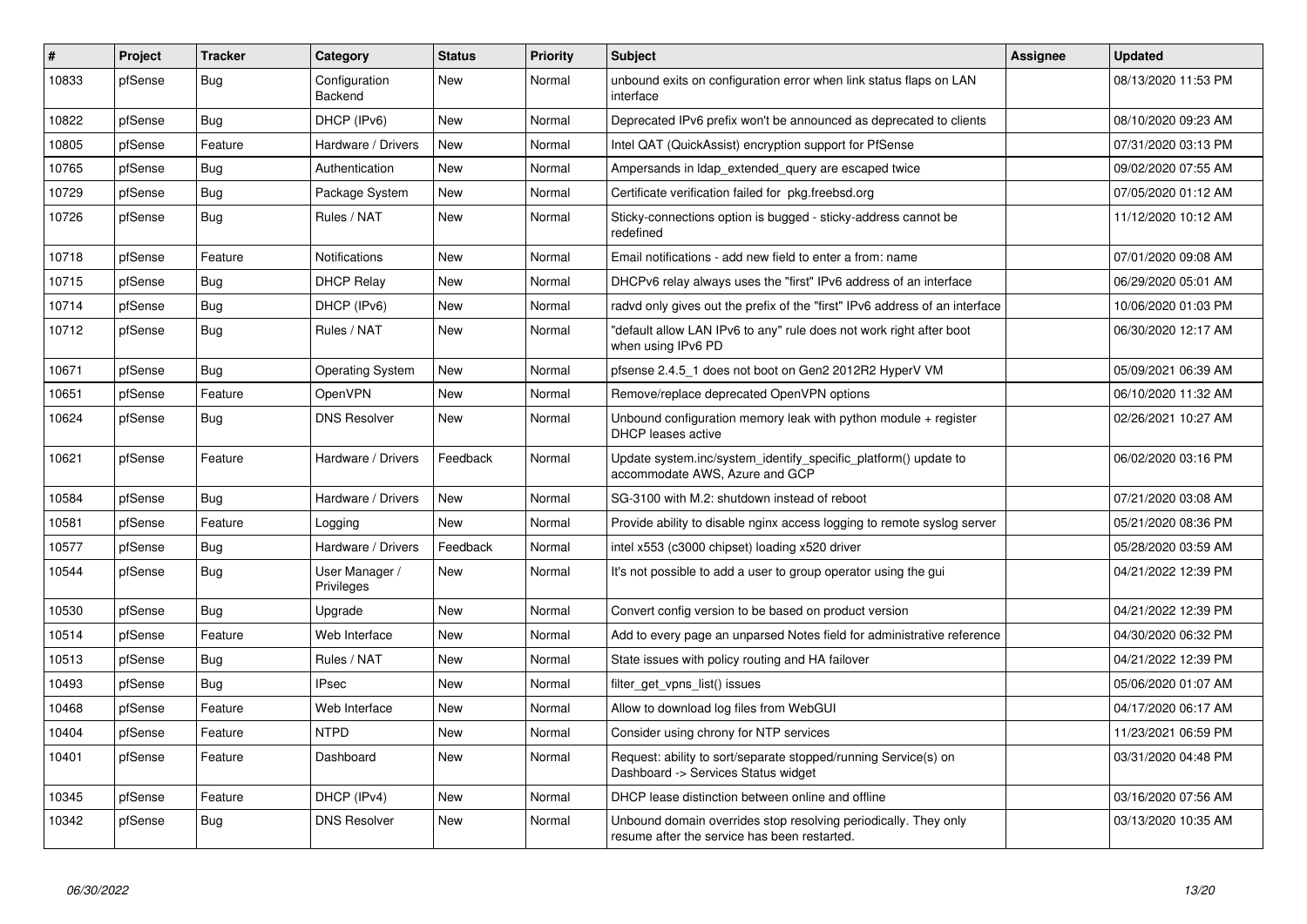| $\vert$ # | Project | <b>Tracker</b> | Category                | <b>Status</b> | <b>Priority</b> | <b>Subject</b>                                                                                                    | Assignee | <b>Updated</b>      |
|-----------|---------|----------------|-------------------------|---------------|-----------------|-------------------------------------------------------------------------------------------------------------------|----------|---------------------|
| 10325     | pfSense | <b>Bug</b>     | Notifications           | New           | Normal          | System/Advanced/Notifications/E-Mail - SMTP Notification E-Mail auth<br>password Unexpected Bahaviour             |          | 10/30/2020 08:17 AM |
| 10311     | pfSense | <b>Bug</b>     | OpenVPN                 | New           | Normal          | Too low net.link.ifqmaxlen causes packet drop under load when using<br>OpenVPN inside bridge interface under load |          | 08/10/2021 03:10 AM |
| 10310     | pfSense | <b>Bug</b>     | Upgrade                 | New           | Normal          | Systems with low RAM and several packages may temporarily fail to<br>load large tables after an upgrade           |          | 03/03/2020 07:55 AM |
| 10277     | pfSense | Bug            | Web Interface           | New           | Normal          | Sorting the log entries does not use year value                                                                   |          | 02/24/2020 07:46 AM |
| 10271     | pfSense | Bug            | Web Interface           | <b>New</b>    | Normal          | Large number of VLAN/LANs make "Interfaces" menu hard to access                                                   |          | 02/20/2020 04:46 AM |
| 10237     | pfSense | Feature        | Upgrade                 | New           | Normal          | Take ZFS snapshot on Upgrade                                                                                      |          | 04/07/2020 03:58 PM |
| 10223     | pfSense | Feature        | Interfaces              | <b>New</b>    | Normal          | Add the ability to create additional loopback interfaces                                                          |          | 12/15/2020 04:35 PM |
| 10150     | pfSense | <b>Bug</b>     | <b>IGMP Proxy</b>       | New           | Normal          | IGMP Proxy does not scale to hundreds of streams                                                                  |          | 01/03/2020 02:56 AM |
| 10143     | pfSense | <b>Bug</b>     | <b>DNS Resolver</b>     | New           | Normal          | System hostname DNS entry is assigned to the wrong IP on multi-wan<br>setups                                      |          | 12/31/2019 02:33 PM |
| 10137     | pfSense | Feature        | Package System          | New           | Normal          | net-mgmt/arpwatch: Update to 3.0                                                                                  |          | 12/30/2019 05:16 PM |
| 10000     | pfSense | Bug            | Dynamic DNS             | New           | Normal          | Azure Dynamic DNS A and AAAA Records for Apex Zone                                                                |          | 03/31/2020 09:03 AM |
| 9942      | pfSense | Feature        | <b>Operating System</b> | New           | Normal          | Give pfSense the possibility to change the keyboard Layout for console<br>users                                   |          | 01/22/2021 02:33 AM |
| 9937      | pfSense | Feature        | Authentication          | <b>New</b>    | Normal          | OpenVPN Login User Privilege                                                                                      |          | 11/29/2019 08:46 AM |
| 9876      | pfSense | Feature        | <b>Operating System</b> | New           | Normal          | PFsense on KVM: Web interface hint to disable "Hardware Checksum<br>Offloading'                                   |          | 07/03/2020 07:11 AM |
| 9857      | pfSense | Feature        | <b>IPsec</b>            | New           | Normal          | IPsec Down/Up SMTP Notifications                                                                                  |          | 08/31/2021 08:07 AM |
| 9838      | pfSense | Feature        | <b>OpenVPN</b>          | New           | Normal          | PKCS11 support                                                                                                    |          | 10/20/2019 02:12 PM |
| 9805      | pfSense | Bug            | Dynamic DNS             | New           | Normal          | dynDNS cloudflare multiple entries                                                                                |          | 10/02/2019 04:51 PM |
| 9800      | pfSense | Feature        | Hardware / Drivers      | New           | Normal          | Add toggle for net.isr.dispatch=deferred in GUI                                                                   |          | 09/29/2019 06:18 AM |
| 9775      | pfSense | Feature        | Backup / Restore        | New           | Normal          | AutoConfigBackup - Rolling per day/hour cap on changes, retention<br>policy                                       |          | 09/20/2019 09:19 AM |
| 9737      | pfSense | Bug            | <b>Traffic Graphs</b>   | New           | Normal          | traffic-graphs.js shows incorrect units inside the chart                                                          |          | 09/09/2019 06:35 AM |
| 9732      | pfSense | Feature        | DHCP (IPv4)             | New           | Normal          | System UTC time offset in DHCP Option 2                                                                           |          | 09/06/2019 08:39 PM |
| 9698      | pfSense | Bug            | <b>RRD Graphs</b>       | New           | Normal          | Monitoring graphs do not retain state after auto-refresh                                                          |          | 08/26/2019 02:09 AM |
| 9690      | pfSense | <b>Bug</b>     | Interfaces              | New           | Normal          | Ethernet flow control should be disabled by default                                                               |          | 08/19/2019 06:45 PM |
| 9680      | pfSense | Feature        | <b>DHCP Relay</b>       | New           | Normal          | Seperate DHCP Server and relay per interface                                                                      |          | 02/27/2020 10:47 AM |
| 9677      | pfSense | <b>Bug</b>     | Dashboard               | New           | Normal          | Dashboard hangs when widget needs data from a remote host which is<br>down                                        |          | 08/13/2019 09:15 AM |
| 9664      | pfSense | <b>Bug</b>     | Dynamic DNS             | New           | Normal          | DynDNS and Dual-wan problem with CloudFlare (works with No-Ip)                                                    |          | 08/03/2019 10:00 AM |
| 9654      | pfSense | <b>Bug</b>     | <b>DNS Resolver</b>     | New           | Normal          | After reboot, the DNS resolver must be restarted before it will advertise<br>the ipv6 DNS address of the router.  |          | 11/20/2020 03:12 AM |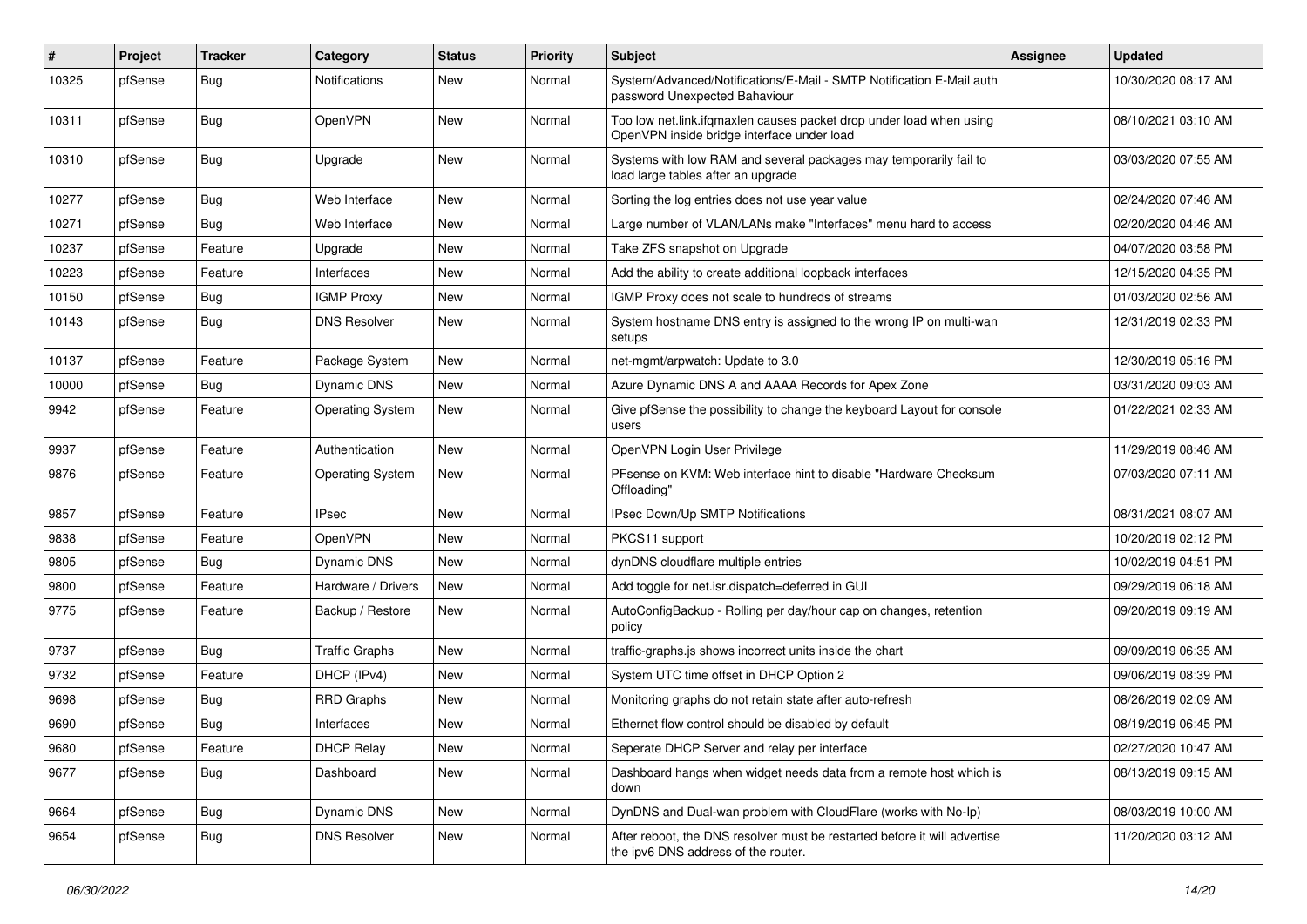| $\#$ | Project | <b>Tracker</b> | Category                     | <b>Status</b> | <b>Priority</b> | <b>Subject</b>                                                                                                       | <b>Assignee</b> | <b>Updated</b>      |
|------|---------|----------------|------------------------------|---------------|-----------------|----------------------------------------------------------------------------------------------------------------------|-----------------|---------------------|
| 9650 | pfSense | <b>Bug</b>     | Gateways                     | New           | Normal          | IPv6 connection drops (ir-)regular on Kabelvodafone (German cable<br>ISP)                                            |                 | 07/27/2019 07:14 AM |
| 9633 | pfSense | Feature        | <b>PPPoE Server</b>          | New           | Normal          | PPPoE/L2TP Server Status Page                                                                                        |                 | 10/09/2021 12:05 PM |
| 9627 | pfSense | Feature        | <b>Captive Portal</b>        | New           | Normal          | Captive Portal only shows authenticated users                                                                        |                 | 08/14/2019 02:48 PM |
| 9626 | pfSense | <b>Bug</b>     | Web Interface                | New           | Normal          | When deny write permission is assigned to a user, there is no error<br>feedback if the user tries to write something |                 | 06/25/2022 05:41 PM |
| 9621 | pfSense | Feature        | User Manager /<br>Privileges | New           | Normal          | More convenient deletion of single user privileges                                                                   |                 | 07/09/2019 03:09 AM |
| 9617 | pfSense | Feature        | PPP Interfaces               | New           | Normal          | PPPoE Static IP Configuration in GUI                                                                                 |                 | 10/15/2021 08:52 PM |
| 9591 | pfSense | Feature        | Rules / NAT                  | New           | Normal          | Add under firewall rules a search box                                                                                |                 | 08/14/2019 02:39 PM |
| 9585 | pfSense | <b>Bug</b>     | Interfaces                   | New           | Normal          | 6RD: Unable to reach hosts on within same 6rd-domain                                                                 |                 | 08/14/2019 02:39 PM |
| 9574 | pfSense | Feature        | Package System               | New           | Normal          | Show changelog at package upgrade                                                                                    |                 | 06/02/2019 04:35 AM |
| 9566 | pfSense | <b>Bug</b>     | <b>Traffic Graphs</b>        | New           | Normal          | Traffic graph displays traffic incorrectly                                                                           |                 | 11/18/2019 07:54 AM |
| 9544 | pfSense | Feature        | Routing                      | New           | Normal          | Enable RADIX MPATH                                                                                                   |                 | 04/21/2022 12:39 PM |
| 9536 | pfSense | Feature        | DHCP (IPv6)                  | New           | Normal          | Support dynamic prefix in DHCPv6 Server                                                                              |                 | 05/25/2022 04:27 AM |
| 9504 | pfSense | <b>Bug</b>     | Dynamic DNS                  | New           | Normal          | Multiple Dynamic DNS update notifications for the same interface, not<br>differentiated by the hostname              |                 | 05/07/2019 07:46 AM |
| 9485 | pfSense | <b>Bug</b>     | User Manager /<br>Privileges | New           | Normal          | password match error on system_usermanager causes Group<br>membership to be reset.                                   |                 | 04/26/2019 08:52 AM |
| 9464 | pfSense | Feature        | Interfaces                   | <b>New</b>    | Normal          | Marvell 6000 -- netgate hardware (e.g.: XG-7100, XG-3100) internal<br>switch LACP support                            |                 | 04/08/2019 07:58 AM |
| 9453 | pfSense | Bug            | LAGG Interfaces              | New           | Normal          | VLAN Interfaces on LAGG get orphaned at boot                                                                         |                 | 08/21/2019 11:16 AM |
| 9436 | pfSense | Feature        | <b>DNS Resolver</b>          | New           | Normal          | Unbound: enable dnstap support                                                                                       |                 | 03/27/2019 07:54 PM |
| 9384 | pfSense | <b>Bug</b>     | Interfaces                   | Confirmed     | Normal          | devd putting "\$" before variable contents when using single quotes                                                  |                 | 04/21/2022 12:39 PM |
| 9344 | pfSense | <b>Bug</b>     | Translations                 | New           | Normal          | OpenVPN click NCP Algorithms will always go to DH Parameters<br>website(in Chinese-Taiwan)                           |                 | 10/21/2021 03:48 AM |
| 9343 | pfSense | <b>Bug</b>     | DHCP (IPv4)                  | New           | Normal          | diag_arp.php times out with large DHCPD leases table                                                                 |                 | 08/14/2019 01:19 PM |
| 9338 | pfSense | <b>Bug</b>     | <b>IGMP Proxy</b>            | New           | Normal          | igmpproxy ignoring downstream vlan interface                                                                         |                 | 02/22/2019 03:48 AM |
| 9288 | pfSense | Feature        | Authentication               | New           | Normal          | SSHGuard add pfSense signature in standard                                                                           |                 | 08/14/2019 01:19 PM |
| 9253 | pfSense | Feature        | User Manager /<br>Privileges | New           | Normal          | RFE: True View-Only WebCFG options                                                                                   |                 | 08/21/2019 09:21 AM |
| 9241 | pfSense | Bug            | Interfaces                   | New           | Normal          | Ethernet link cycles up/down if "auto-negotiate" is explicitly selected in<br>interface configuration                |                 | 12/31/2018 08:36 PM |
| 9226 | pfSense | Feature        | Web Interface                | New           | Normal          | zfs GUI functionality - alerts                                                                                       |                 | 12/31/2020 02:50 PM |
| 9222 | pfSense | Feature        | Authentication               | New           | Normal          | Add sshguard log when release an IP                                                                                  |                 | 08/14/2019 01:00 PM |
| 9192 | pfSense | Bug            | PPP Interfaces               | New           | Normal          | PPPoE daemon selects wrong interface                                                                                 |                 | 08/20/2019 10:05 AM |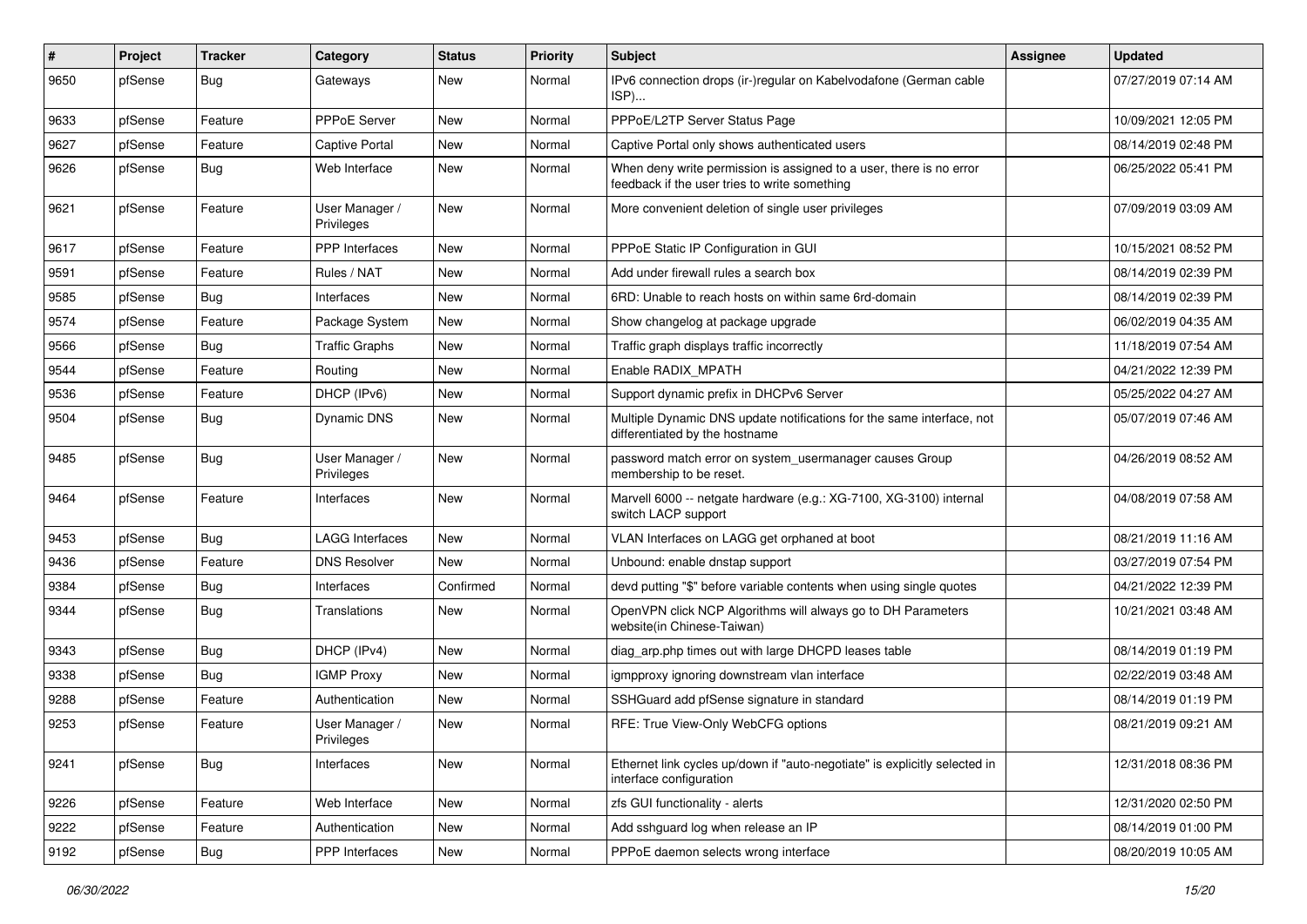| $\vert$ # | Project | <b>Tracker</b> | Category                            | <b>Status</b> | <b>Priority</b> | Subject                                                                                  | <b>Assignee</b> | <b>Updated</b>      |
|-----------|---------|----------------|-------------------------------------|---------------|-----------------|------------------------------------------------------------------------------------------|-----------------|---------------------|
| 9179      | pfSense | <b>Bug</b>     | <b>NAT Reflection</b>               | New           | Normal          | NAT reflection fix implemented for #8604 is causing WebUI and<br>XMLRPC to fail on slave |                 | 03/27/2020 08:01 PM |
| 9167      | pfSense | Bug            | Rules / NAT                         | New           | Normal          | Some Important ICMPv6 Traffic Not Allowed by Default Rules                               |                 | 08/14/2019 01:00 PM |
| 9165      | pfSense | Feature        | Authentication                      | New           | Normal          | only IPs can be added to sshguard whitelist                                              |                 | 04/21/2022 12:39 PM |
| 9156      | pfSense | Feature        | OpenVPN                             | New           | Normal          | OpenVPN: Add tickbox for 'nopool' directive                                              |                 | 04/14/2020 01:45 PM |
| 9130      | pfSense | Feature        | DHCP (IPv4)                         | New           | Normal          | Request ID [#INC-16195]: DHCP - PXE Boot                                                 |                 | 09/10/2020 01:39 PM |
| 9101      | pfSense | Bug            | <b>Traffic Graphs</b>               | New           | Normal          | Traffic Graphs/Dashboard Slows Downloads Being Performed by the<br>Same Firefox Browser  |                 | 08/21/2019 09:18 AM |
| 9094      | pfSense | Bug            | Hardware / Drivers                  | Assigned      | Normal          | MBT console settings are not forced to video console                                     |                 | 11/07/2018 10:23 AM |
| 9087      | pfSense | Bug            | <b>Traffic Graphs</b>               | <b>New</b>    | Normal          | Traffic Graph Widget Legend Not Updating                                                 |                 | 08/14/2019 12:38 PM |
| 9063      | pfSense | Feature        | Dynamic DNS                         | New           | Normal          | Allow dynamic DNS client entry to specify which Check IP service to<br>use               |                 | 10/24/2018 11:53 AM |
| 9060      | pfSense | Feature        | Logging                             | New           | Normal          | add rule name filtering field for firewall log viewer                                    |                 | 08/14/2019 12:38 PM |
| 9038      | pfSense | Feature        | Logging                             | New           | Normal          | Live view of any log file                                                                |                 | 08/19/2019 02:55 PM |
| 9037      | pfSense | Bug            | <b>DNS Resolver</b>                 | New           | Normal          | Unbound not logging to syslog after reboot                                               |                 | 10/12/2018 05:09 AM |
| 9035      | pfSense | Bug            | Rules / NAT                         | <b>New</b>    | Normal          | Inactive Interfaces are Hidden in Firewall Rules                                         |                 | 08/14/2019 12:39 PM |
| 9024      | pfSense | Bug            | <b>Traffic Shaper</b><br>(Limiters) | Feedback      | Normal          | Ping packet loss under load when using limiters                                          |                 | 05/12/2022 11:55 AM |
| 8963      | pfSense | Bug            | <b>Traffic Shaper</b><br>(Limiters) | New           | Normal          | 2.4.4 Limiters don't work after CARP fail-over                                           |                 | 12/10/2018 06:40 AM |
| 8929      | pfSense | Feature        | Web Interface                       | New           | Normal          | Scroll bar css dark theme                                                                |                 | 08/14/2019 12:16 PM |
| 8882      | pfSense | Bug            | Interfaces                          | Incomplete    | Normal          | Interface assignments lost on reboot                                                     |                 | 02/17/2022 02:24 PM |
| 8804      | pfSense | Bug            | <b>PPP</b> Interfaces               | New           | Normal          | Netgate SG-1000 PPPoE Keepalives not prioritized, internet drops                         |                 | 08/20/2019 10:06 AM |
| 8770      | pfSense | <b>Bug</b>     | Interfaces                          | New           | Normal          | QinQ interfaces always show as active                                                    |                 | 02/01/2020 09:47 AM |
| 8712      | pfSense | Feature        | <b>Traffic Shaper</b><br>(ALTQ)     | New           | Normal          | QOS on ipsec links                                                                       |                 | 06/22/2020 06:27 AM |
| 8711      | pfSense | Bug            | <b>IGMP Proxy</b>                   | New           | Normal          | igmpproxy with PPPoE Interfaces                                                          |                 | 07/28/2018 09:21 AM |
| 8686      | pfSense | Bug            | <b>IPsec</b>                        | New           | Normal          | IPsec VTI: Assigned interface firewall rules are never parsed                            |                 | 02/10/2021 12:15 PM |
| 8641      | pfSense | Feature        | Web Interface                       | New           | Normal          | Need way to disable HSTS and/or replace webConfigurator certificate<br>from CLI          |                 | 07/16/2018 10:21 AM |
| 8614      | pfSense | <b>Bug</b>     | DHCP (IPv4)                         | New           | Normal          | Cannot remove Additional BOOTP/DHCP Options                                              |                 | 08/21/2019 09:15 AM |
| 8570      | pfSense | Bug            | <b>XML Parser</b>                   | New           | Normal          | Empty (dn)shaper config gets populated with newline                                      |                 | 08/20/2019 02:45 PM |
| 8567      | pfSense | <b>Bug</b>     | CARP                                | New           | Normal          | Using IPv6 VIP alias for services may affect CARP IPv6 VIP work                          |                 | 06/12/2018 01:26 PM |
| 8566      | pfSense | <b>Bug</b>     | CARP                                | New           | Normal          | Wrong IPv6 source in NS request in case using of IPv6 alias                              |                 | 06/12/2018 01:26 PM |
| 8558      | pfSense | Feature        | Web Interface                       | New           | Normal          | Add more table sorting in various UI pages                                               |                 | 08/21/2019 09:14 AM |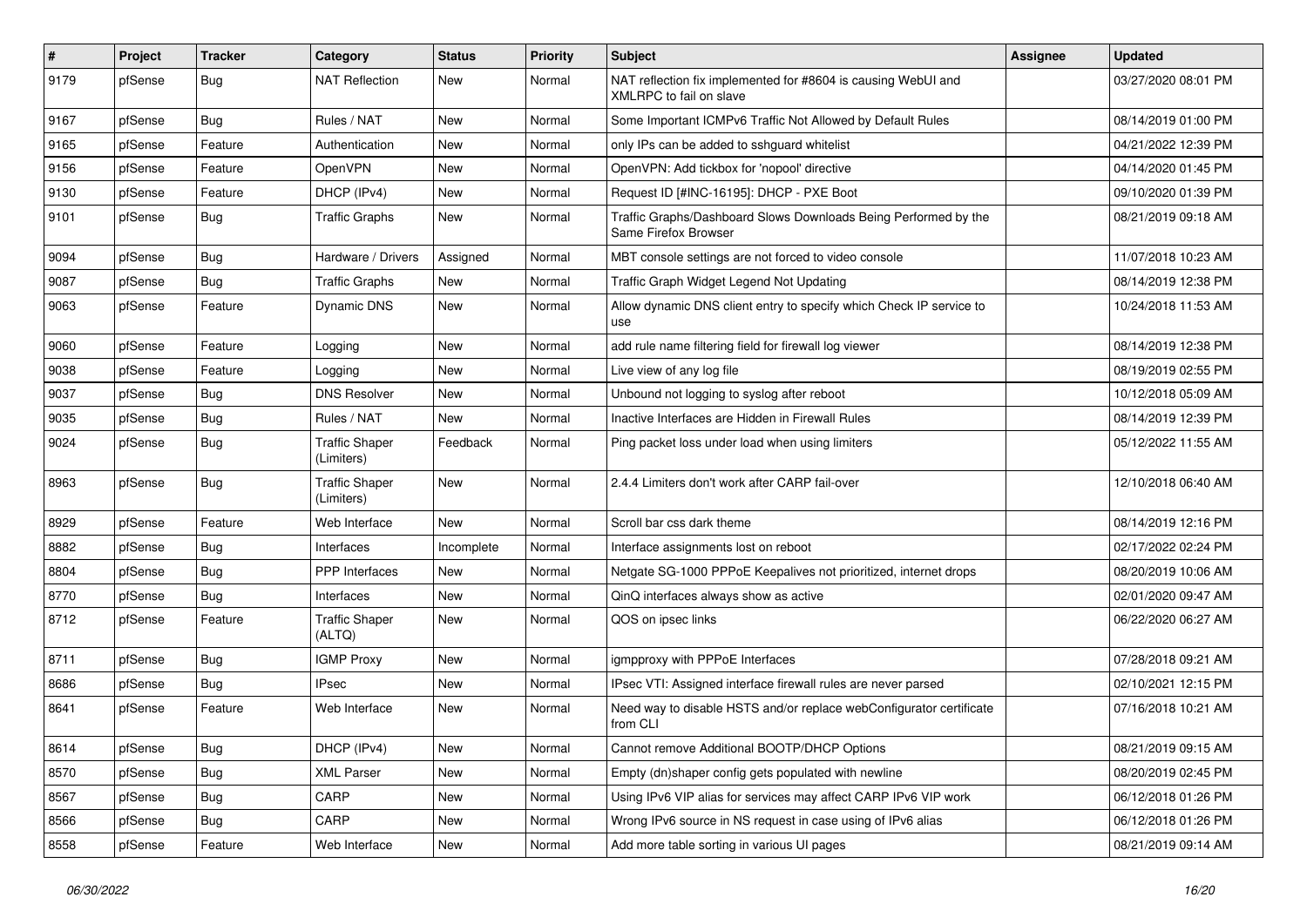| $\#$ | Project | <b>Tracker</b> | Category                                        | <b>Status</b> | <b>Priority</b> | <b>Subject</b>                                                                                                          | <b>Assignee</b> | <b>Updated</b>      |
|------|---------|----------------|-------------------------------------------------|---------------|-----------------|-------------------------------------------------------------------------------------------------------------------------|-----------------|---------------------|
| 8526 | pfSense | <b>Bug</b>     | Interfaces                                      | New           | Normal          | DHCP client ignores server replies when 802.1q tagging is used                                                          |                 | 08/14/2019 10:52 AM |
| 8520 | pfSense | Feature        | Interfaces                                      | <b>New</b>    | Normal          | Option to auto-renew DHCP on interface with an offline gateway or<br>marked as down                                     |                 | 07/20/2021 11:00 AM |
| 8512 | pfSense | <b>Bug</b>     | <b>PPP</b> Interfaces                           | <b>New</b>    | Normal          | PPPoE reconnect fails after interface flap                                                                              |                 | 08/20/2019 10:06 AM |
| 8483 | pfSense | Feature        | <b>Traffic Shaper</b><br>(ALTQ)                 | New           | Normal          | Allow user to choose order of Queues status                                                                             |                 | 08/21/2019 09:12 AM |
| 8435 | pfSense | <b>Bug</b>     | Interfaces                                      | New           | Normal          | DHCPv6 unusable in certain circumstances (US AT&T Fiber, etc.)                                                          |                 | 08/14/2019 10:52 AM |
| 8432 | pfSense | <b>Bug</b>     | Dynamic DNS                                     | <b>New</b>    | Normal          | Dynamic DNS Client gives an error that it can't find IPv6 address when<br>WAN interface is a LAGG                       |                 | 09/17/2020 05:23 AM |
| 8419 | pfSense | Bug            | Web Interface                                   | New           | Normal          | webgui, when menubar is fixed to the top of the screen, the last items<br>of long menus cannot be seen/used.            |                 | 07/19/2018 03:10 PM |
| 8406 | pfSense | Bug            | Dynamic DNS                                     | New           | Normal          | DDNS IPV6 Cloudflare Client does not detect PPOE address                                                                |                 | 03/31/2018 11:56 AM |
| 8401 | pfSense | <b>Bug</b>     | Installer                                       | New           | Normal          | Issues related to keys representing alphabetic characters specific to<br>Scandinavian languages and to some other keys. |                 | 03/30/2018 11:06 AM |
| 8385 | pfSense | Feature        | Rules / NAT                                     | New           | Normal          | Utilize IP addresses from successfully authenticated OpenVPN<br>endpoints to Update Firewall Rules                      |                 | 07/19/2018 03:07 PM |
| 8372 | pfSense | Feature        | Logging                                         | New           | Normal          | add gui setting to adjust refresh rate for dynamic firewall logs                                                        |                 | 08/14/2019 10:31 AM |
| 8346 | pfSense | Feature        | <b>IPsec</b>                                    | New           | Normal          | Let pFSense act as an IPSec XAuth VPN Client                                                                            |                 | 02/23/2018 07:39 AM |
| 8343 | pfSense | Bug            | Gateways                                        | New           | Normal          | Gateway Routes (Default Routes) not removed in Kernel when<br>removed from GUI                                          |                 | 05/14/2020 01:22 AM |
| 8335 | pfSense | Bug            | <b>LAGG Interfaces</b>                          | <b>New</b>    | Normal          | System hang with LACP downlink to UniFi switch                                                                          |                 | 08/21/2019 11:18 AM |
| 8330 | pfSense | Feature        | DHCP (IPv4)                                     | New           | Normal          | add options for ddns-local-address statements                                                                           |                 | 04/27/2021 12:31 PM |
| 8325 | pfSense | Bug            | UPnP/NAT-PMP                                    | New           | Normal          | UPnP not available for pppoe-Clients                                                                                    |                 | 11/15/2020 10:33 AM |
| 8313 | pfSense | Bug            | <b>Notifications</b>                            | <b>New</b>    | Normal          | STARTTLS auto detection not working                                                                                     |                 | 04/21/2022 12:39 PM |
| 8285 | pfSense | <b>Bug</b>     | Web Interface                                   | New           | Normal          | Actions on stale data may result in catastrophic results                                                                |                 | 01/16/2018 08:08 PM |
| 8263 | pfSense | Bug            | <b>Traffic Shaper</b><br>(ALTQ)                 | New           | Normal          | Cannot create a nonlinear `Link Share` service curve because of: "the<br>sum of the child bandwidth higher than parent" |                 | 11/05/2020 07:31 AM |
| 8262 | pfSense | Feature        | <b>IPv6 Router</b><br>Advertisements<br>(RADVD) | New           | Normal          | Make each prefix flags configurable separately.                                                                         |                 | 01/16/2018 12:35 PM |
| 8243 | pfSense | Feature        | <b>XMLRPC</b>                                   | <b>New</b>    | Normal          | Sync dashboard settings over xmlrpc                                                                                     |                 | 08/21/2019 10:42 AM |
| 8236 | pfSense | Feature        | <b>DNS Resolver</b>                             | New           | Normal          | Ability to configure "forward-first" and "forward-host" options for more<br>robust domain overrides in DNS Resolver     |                 | 12/26/2017 01:26 AM |
| 8207 | pfSense | <b>Bug</b>     | <b>Operating System</b>                         | New           | Normal          | 2.4 cannot boot as a Xen VM with more than 7 NICs                                                                       |                 | 06/25/2022 05:42 PM |
| 8178 | pfSense | Feature        | Package System                                  | New           | Normal          | Allow setting attributes for form elements in package XML                                                               |                 | 12/09/2017 07:48 PM |
| 8177 | pfSense | Bug            | Package System                                  | New           | Normal          | "/xsl/package.xsl" is referenced in package XML files but not on the<br>firewall                                        |                 | 08/14/2019 09:56 AM |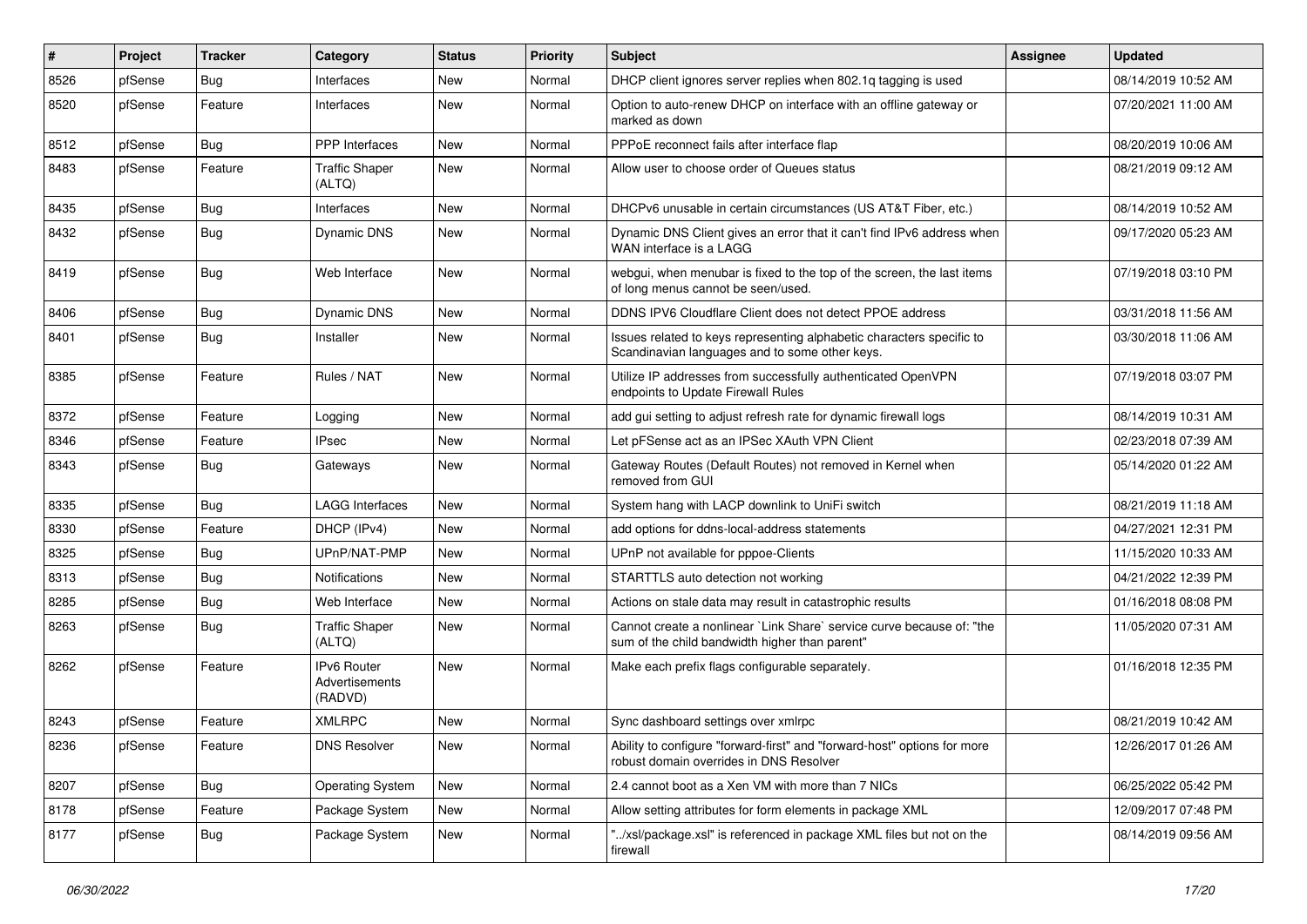| #    | <b>Project</b> | <b>Tracker</b> | Category              | <b>Status</b> | Priority | <b>Subject</b>                                                                                            | Assignee | <b>Updated</b>      |
|------|----------------|----------------|-----------------------|---------------|----------|-----------------------------------------------------------------------------------------------------------|----------|---------------------|
| 8176 | pfSense        | Bug            | Package System        | <b>New</b>    | Normal   | ./schema/packages.dtd -- referenced in *xml, but missing?                                                 |          | 12/09/2017 06:52 PM |
| 8173 | pfSense        | Feature        | Interfaces            | <b>New</b>    | Normal   | dhcp6c - RAW Options                                                                                      |          | 05/29/2022 05:34 PM |
| 8170 | pfSense        | Feature        | <b>XMLRPC</b>         | <b>New</b>    | Normal   | XMLRPC Sync deletes entires on remote System                                                              |          | 08/21/2019 10:42 AM |
| 8168 | pfSense        | Feature        | <b>IPsec</b>          | New           | Normal   | strongswan dhcp option                                                                                    |          | 12/19/2017 04:14 AM |
| 8149 | pfSense        | Feature        | <b>NTPD</b>           | <b>New</b>    | Normal   | <b>NTPsec</b>                                                                                             |          | 10/11/2020 10:59 AM |
| 8130 | pfSense        | Bug            | <b>Traffic Graphs</b> | New           | Normal   | Status - Monitoring - Area chart displays traffic data differently than<br>Line or Bar charts             |          | 11/26/2017 01:40 PM |
| 8122 | pfSense        | <b>Bug</b>     | OpenVPN               | <b>New</b>    | Normal   | openvpn client is unable to use OTP (temporary) passwords                                                 |          | 04/16/2018 09:28 AM |
| 8113 | pfSense        | Bug            | Interfaces            | New           | Normal   | MTU setting on bridge, openvpn clients ignored                                                            |          | 12/31/2021 05:55 PM |
| 8095 | pfSense        | <b>Bug</b>     | Translations          | <b>New</b>    | Normal   | Unescaped simple quotes break JavaScript features when the French<br>translation is enabled               |          | 08/21/2019 09:06 AM |
| 8087 | pfSense        | <b>Bug</b>     | Authentication        | <b>New</b>    | Normal   | Provide Calling-Station-ID to RADIUS backed VPN connections                                               |          | 06/06/2020 05:36 AM |
| 8078 | pfSense        | Feature        | PPP Interfaces        | New           | Normal   | <b>PPPoE Reconnect Wait Time</b>                                                                          |          | 11/09/2017 05:13 PM |
| 8076 | pfSense        | <b>Bug</b>     | Backup / Restore      | <b>New</b>    | Normal   | User can easily apply an unusable interface configuration after restore                                   |          | 08/14/2019 10:52 AM |
| 8073 | pfSense        | <b>Bug</b>     | <b>IPsec</b>          | <b>New</b>    | Normal   | Traffic inexplicably not going through IPSEC despite (in theory)<br>matching SPs                          |          | 11/09/2017 02:51 AM |
| 8066 | pfSense        | <b>Bug</b>     | Routing               | <b>New</b>    | Normal   | Static routes not applied when they go out a interface using carp                                         |          | 11/08/2017 02:04 AM |
| 8036 | pfSense        | Feature        | <b>IPsec</b>          | <b>New</b>    | Normal   | Want to run multiple Mobile Client IKEv2 server instances                                                 |          | 08/14/2019 09:31 AM |
| 8004 | pfSense        | <b>Bug</b>     | <b>NAT Reflection</b> | <b>New</b>    | Normal   | Error notice for a deleted NAT that had a RULE or an existing NAT<br>which is claimed to have no NAT port |          | 10/24/2017 06:39 PM |
| 7988 | pfSense        | Feature        | Web Interface         | <b>New</b>    | Normal   | Compact Theme based on Compact-RED with the default theme<br>colors.                                      |          | 10/23/2017 05:34 AM |
| 7986 | pfSense        | Bug            | <b>Wireless</b>       | <b>New</b>    | Normal   | WLAN card no longer properly initialized under 2.4.0                                                      |          | 06/19/2020 08:08 AM |
| 7977 | pfSense        | <b>Bug</b>     | Translations          | <b>New</b>    | Normal   | English text shown in stead of translated text (Routing - Gateway<br>groups - edit)                       |          | 08/21/2019 11:28 AM |
| 7974 | pfSense        | Feature        | Dashboard             | <b>New</b>    | Normal   | <b>ZFS RAID Monitor Not available</b>                                                                     |          | 08/20/2019 01:34 PM |
| 7971 | pfSense        | Feature        | <b>Captive Portal</b> | New           | Normal   | Allow import, export and synchronization of MACs under Captive Portal<br>service                          |          | 10/19/2017 04:56 AM |
| 7964 | pfSense        | Bug            | Multi-WAN             | <b>New</b>    | Normal   | Restart openvpn on gateway switching                                                                      |          | 08/19/2019 12:35 PM |
| 7957 | pfSense        | Feature        | Web Interface         | <b>New</b>    | Normal   | GUI theme - separate "colour" from "compact/normal" in theme<br>dropdown                                  |          | 10/17/2017 06:58 AM |
| 7956 | pfSense        | Feature        | Web Interface         | <b>New</b>    | Normal   | Favicon able to match GUI colour setting?                                                                 |          | 10/17/2017 06:36 AM |
| 7943 | pfSense        | <b>Bug</b>     | Web Interface         | <b>New</b>    | Normal   | CSS Overflow Fix for Drop Down Menus in webConfigurator                                                   |          | 11/21/2020 02:54 PM |
| 7922 | pfSense        | Feature        | Rules / NAT           | <b>New</b>    | Normal   | Add the option to select the ISP IPv6 Delegated Prefix as a destination<br>in firewall rules              |          | 10/10/2017 06:36 PM |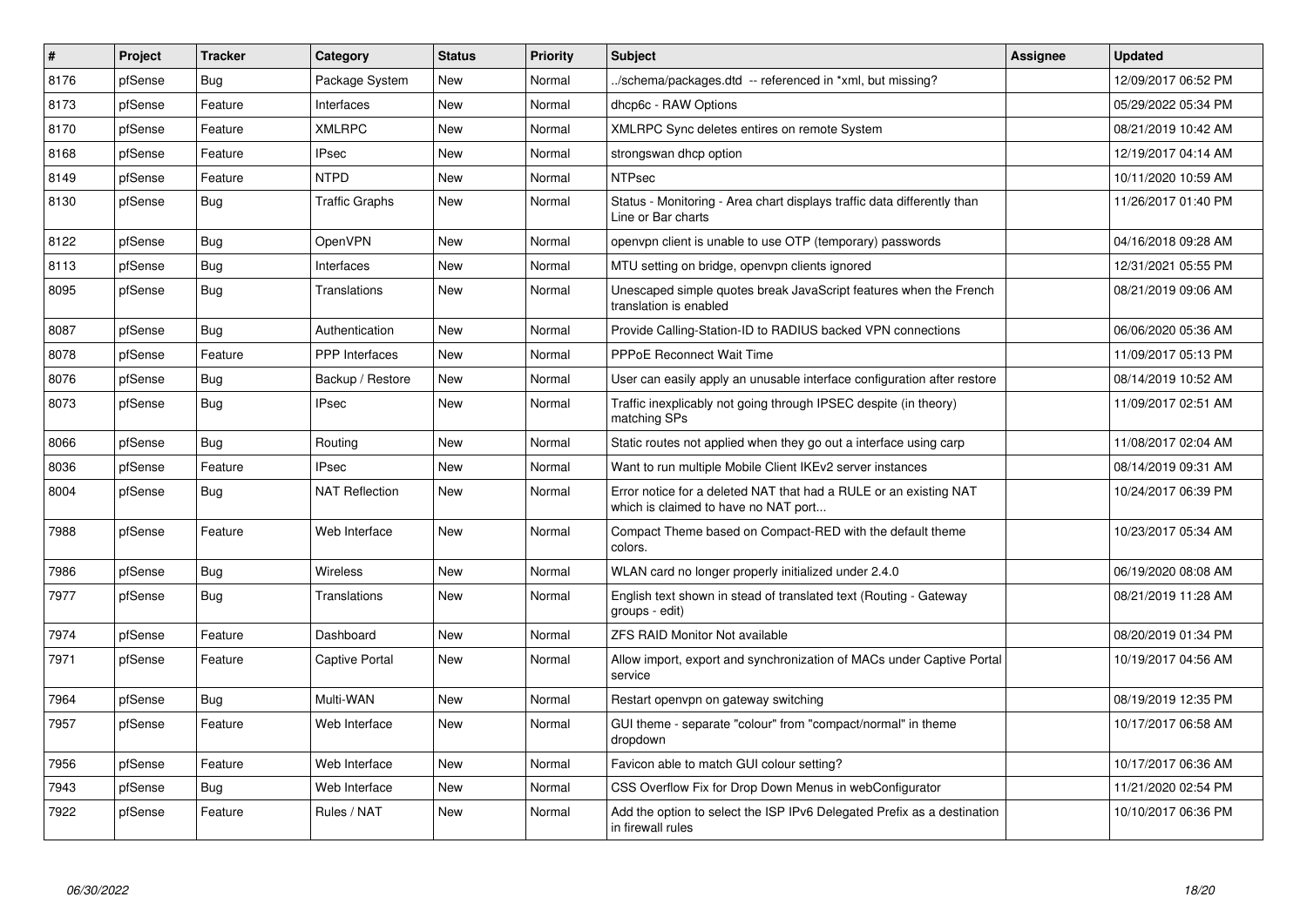| #    | Project | <b>Tracker</b> | Category                                 | <b>Status</b> | <b>Priority</b> | Subject                                                                                                                           | Assignee | <b>Updated</b>      |
|------|---------|----------------|------------------------------------------|---------------|-----------------|-----------------------------------------------------------------------------------------------------------------------------------|----------|---------------------|
| 7899 | pfSense | <b>Bug</b>     | Traffic Shaper<br>(ALTQ)                 | New           | Normal          | a floating 'match' rule on LAN does not put traffic from a broswer on a<br>clientpc into a shaper queue                           |          | 09/28/2017 09:16 AM |
| 7888 | pfSense | Feature        | Package System                           | New           | Normal          | Add a button in package manager GUI to upgrade all packages                                                                       |          | 09/28/2017 05:50 AM |
| 7881 | pfSense | Feature        | OpenVPN                                  | New           | Normal          | OpenVPN client - add support for multiple server entries                                                                          |          | 08/14/2019 09:32 AM |
| 7863 | pfSense | <b>Bug</b>     | User Manager /<br>Privileges             | New           | Normal          | The "WebCfg - All pages" permission inclueds the "User - System:<br>Shell account access" even though that is not a WebCofg page. |          | 09/16/2017 05:13 AM |
| 7852 | pfSense | Feature        | <b>DNS Resolver</b>                      | New           | Normal          | Add views support to Unbound GUI                                                                                                  |          | 09/11/2017 12:26 PM |
| 7821 | pfSense | <b>Bug</b>     | DHCP (IPv6)                              | New           | Normal          | GIF does not support broadcast                                                                                                    |          | 08/29/2017 10:50 AM |
| 7812 | pfSense | Feature        | Web Interface                            | New           | Normal          | ZFS handling of autopreplace                                                                                                      |          | 08/13/2019 03:53 PM |
| 7800 | pfSense | Feature        | Logging                                  | New           | Normal          | Add option for state logging                                                                                                      |          | 08/13/2019 03:51 PM |
| 7799 | pfSense | Feature        | Rules / NAT                              | New           | Normal          | Make an ajax call to toggle logging by clicking on the logging icon next<br>to a rule                                             |          | 08/13/2019 09:40 AM |
| 7783 | pfSense | Feature        | <b>Operating System</b>                  | New           | Normal          | Support for hosting VMs on pfSense using bhyve                                                                                    |          | 03/25/2022 11:53 AM |
| 7781 | pfSense | Feature        | Rules / NAT                              | New           | Normal          | Please Enable Rule Separators on Manual Outbound NAT                                                                              |          | 08/21/2019 09:07 AM |
| 7779 | pfSense | <b>Bug</b>     | OpenVPN                                  | New           | Normal          | Traffic crossing a site-to-site OpenVPN tunnel fails to fragment.                                                                 |          | 06/02/2021 08:26 AM |
| 7773 | pfSense | Feature        | <b>IPsec</b>                             | New           | Normal          | IPSec using IKEv2 with split DNS not using provided domain names                                                                  |          | 08/15/2017 05:25 PM |
| 7761 | pfSense | Feature        | Rules / NAT                              | New           | Normal          | Add a way to match on IPv6 proto=0 (hop-by-hop header extension)                                                                  |          | 08/13/2019 03:49 PM |
| 7757 | pfSense | <b>Bug</b>     | Backup / Restore                         | New           | Normal          | Auto Config Backup fails to upload unless Default Gateway is up                                                                   |          | 08/16/2019 12:47 PM |
| 7747 | pfSense | Feature        | Console Menu                             | New           | Normal          | Minor UI Tweak: Make hitting enter on the console (esp via SSH)<br>should not log you out, but simply redraw the menu             |          | 08/01/2017 04:03 PM |
| 7738 | pfSense | Feature        | <b>IPsec</b>                             | New           | Normal          | Highlight which IPSec (or other VPN) crypto modes are<br>hardware-accelerated in the UI                                           |          | 08/13/2019 03:46 PM |
| 7737 | pfSense | <b>Bug</b>     | IPv6 Router<br>Advertisements<br>(RADVD) | New           | Normal          | radvd error message                                                                                                               |          | 08/13/2019 09:41 AM |
| 7734 | pfSense | <b>Bug</b>     | DHCP (IPv6)                              | New           | Normal          | Using opton ia pd0 does not renew prefix and prefix get dropped                                                                   |          | 07/31/2017 03:46 AM |
| 7720 | pfSense | Feature        | Hardware / Drivers                       | New           | Normal          | Add general watchdog kernel modules (like ichwd) and watchdogd<br>support in the GUI.                                             |          | 08/19/2019 01:20 PM |
| 7671 | pfSense | Feature        | Gateway Monitoring                       | New           | Normal          | Gateway Monitoring Via Custom Script or Telnet.                                                                                   |          | 09/18/2020 02:59 PM |
| 7665 | pfSense | <b>Bug</b>     | Aliases / Tables                         | New           | Normal          | Host range validation for Aliases is not strict enough                                                                            |          | 08/21/2019 11:01 AM |
| 7626 | pfSense | Feature        | Interfaces                               | New           | Normal          | Add IPoE support for WAN                                                                                                          |          | 01/01/2022 12:31 AM |
| 7602 | pfSense | Feature        | <b>Operating System</b>                  | New           | Normal          | Auto-Create bootable USB for recovery                                                                                             |          | 08/13/2019 09:50 AM |
| 7590 | pfSense | <b>Bug</b>     | Diagnostics                              | New           | Normal          | diag edit do not save when nothing to sae (in directory browse view)                                                              |          | 05/20/2017 05:04 PM |
| 7589 | pfSense | <b>Bug</b>     | Diagnostics                              | New           | Normal          | diag edit.php old print info box                                                                                                  |          | 05/20/2017 05:02 PM |
| 7563 | pfSense | Feature        | L <sub>2</sub> TP                        | New           | Normal          | I2tp Suggestion: consider allowing IP/Subnet for the user.                                                                        |          | 08/21/2019 10:52 AM |
| 7551 | pfSense | Bug            | Rules / NAT                              | New           | Normal          | Dynamic IPsec endpoints not added to rule set after WAN down/up                                                                   |          | 05/16/2017 02:26 PM |